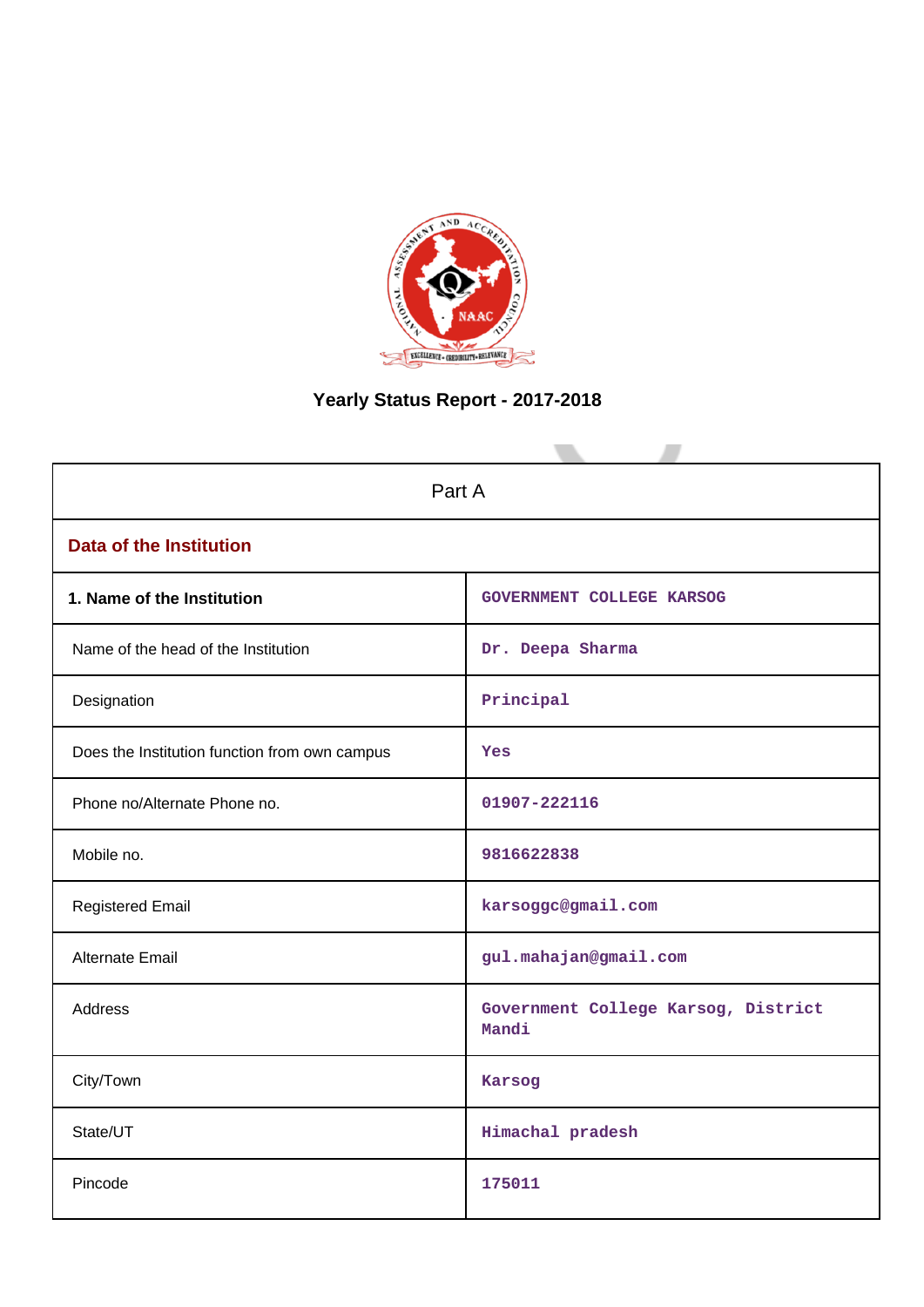|                                                                          | 2. Institutional Status          |             |                                                                           |                                       |             |
|--------------------------------------------------------------------------|----------------------------------|-------------|---------------------------------------------------------------------------|---------------------------------------|-------------|
| Affiliated / Constituent                                                 |                                  |             | Affiliated                                                                |                                       |             |
| Type of Institution                                                      |                                  |             | Co-education                                                              |                                       |             |
| Location                                                                 |                                  |             | Rural                                                                     |                                       |             |
| <b>Financial Status</b>                                                  |                                  |             | state                                                                     |                                       |             |
| Name of the IQAC co-ordinator/Director                                   |                                  |             | Dr. Gulshan Mahajan                                                       |                                       |             |
| Phone no/Alternate Phone no.                                             |                                  |             | 01907222116                                                               |                                       |             |
| Mobile no.                                                               |                                  |             | 9418033424                                                                |                                       |             |
| <b>Registered Email</b>                                                  |                                  |             | karsoggc@gmail.com                                                        |                                       |             |
| <b>Alternate Email</b>                                                   |                                  |             | gul.mahajan@gmail.com                                                     |                                       |             |
|                                                                          | 3. Website Address               |             |                                                                           |                                       |             |
| Web-link of the AQAR: (Previous Academic Year)                           |                                  |             | http://www.gckarsog.edu.in/AOAR.html                                      |                                       |             |
| 4. Whether Academic Calendar prepared during<br>the year                 |                                  |             | Yes                                                                       |                                       |             |
| if yes, whether it is uploaded in the institutional website:<br>Weblink: |                                  |             | http://www.gckarsog.edu.in/College-<br>Prospectus.pdf                     |                                       |             |
| <b>5. Accrediation Details</b>                                           |                                  |             |                                                                           |                                       |             |
| Cycle                                                                    | Grade                            | <b>CGPA</b> | Year of                                                                   | Validity                              |             |
|                                                                          |                                  |             | Accrediation                                                              | Period From                           | Period To   |
| $\mathbf{1}$                                                             | $\mathbf B$                      | 2.49        | 2011                                                                      | 16-Sep-2011                           | 15-Sep-2016 |
|                                                                          | 6. Date of Establishment of IQAC |             | $20 - Ju1 - 2010$                                                         |                                       |             |
| 7. Internal Quality Assurance System                                     |                                  |             |                                                                           |                                       |             |
|                                                                          |                                  |             | Quality initiatives by IQAC during the year for promoting quality culture |                                       |             |
| Item /Title of the quality initiative by<br><b>IQAC</b>                  |                                  |             | Date & Duration                                                           | Number of participants/ beneficiaries |             |
| Counseling of students                                                   |                                  |             | 25-Aug-2017<br>458                                                        |                                       |             |

**2**

**for Prospects in Higher**

**Education**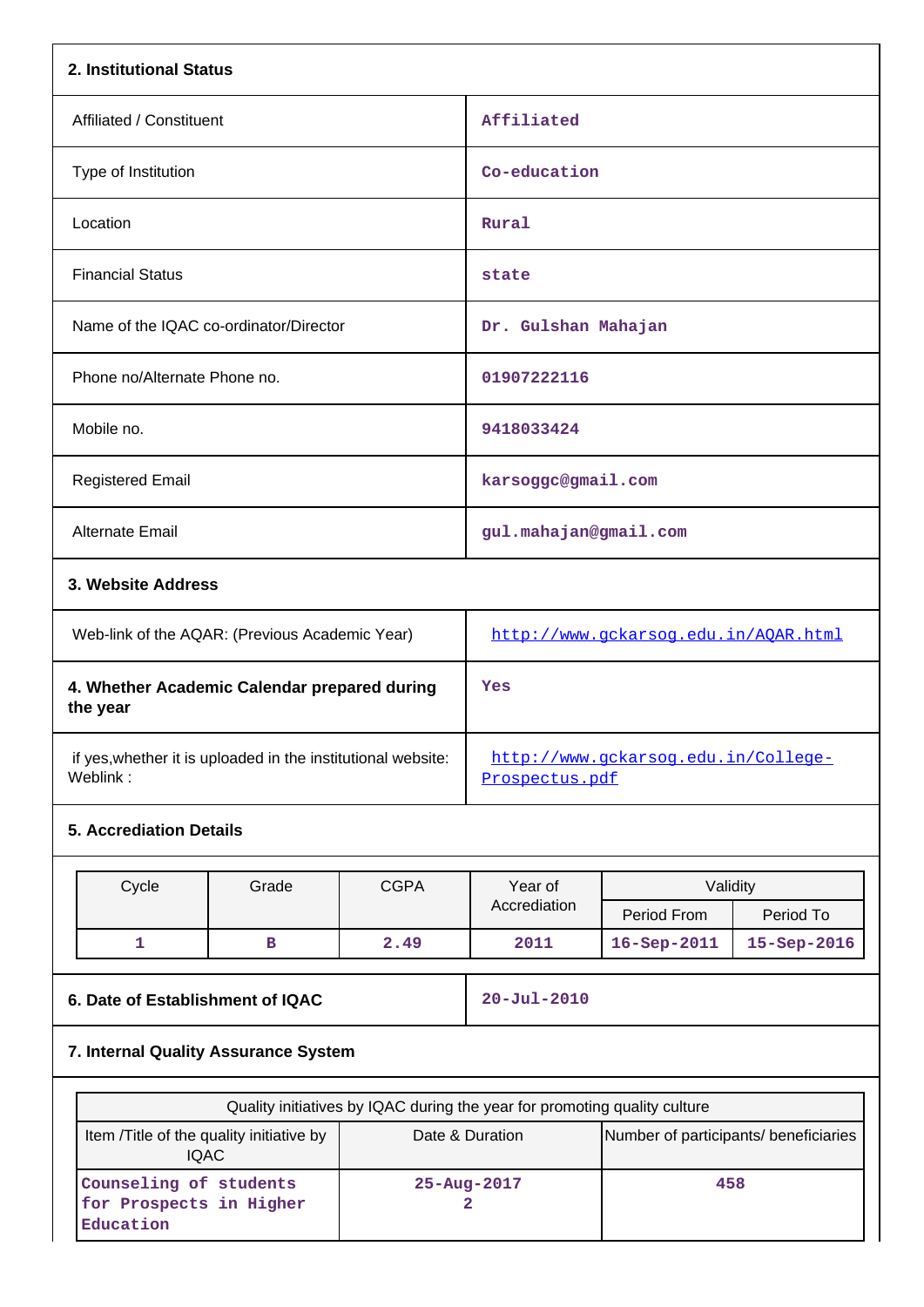| Outreach and Extension<br>Programme and Environment<br><b>Awareness</b><br>Invited Lectures for the<br>benefit of students<br>Counseling of Girl<br>students about Sexual and<br>Reproductive Health and<br>Personal Hygiene<br>To invite retired<br>University Professors for<br>taking seminars of PG<br><b>Students</b> |                          | 15-Sep-2017<br>3<br>$08 - \text{Feb} - 2018$<br>$\overline{2}$<br>$08 - \text{Mar} - 2018$<br>1<br>$24 - Nov - 2017$<br>$\mathbf{2}$ |                       |  |                                | 253<br>605<br>648<br>35 |
|----------------------------------------------------------------------------------------------------------------------------------------------------------------------------------------------------------------------------------------------------------------------------------------------------------------------------|--------------------------|--------------------------------------------------------------------------------------------------------------------------------------|-----------------------|--|--------------------------------|-------------------------|
|                                                                                                                                                                                                                                                                                                                            |                          |                                                                                                                                      | No Files Uploaded !!! |  |                                |                         |
| 8. Provide the list of funds by Central/ State Government- UGC/CSIR/DST/DBT/ICMR/TEQIP/World<br>Bank/CPE of UGC etc.                                                                                                                                                                                                       |                          |                                                                                                                                      |                       |  |                                |                         |
| Institution/Departmen<br>t/Faculty                                                                                                                                                                                                                                                                                         | Scheme<br>Funding Agency |                                                                                                                                      |                       |  | Year of award with<br>duration | Amount                  |
| No Data Entered/Not Applicable!!!                                                                                                                                                                                                                                                                                          |                          |                                                                                                                                      |                       |  |                                |                         |
|                                                                                                                                                                                                                                                                                                                            | No Files Uploaded !!!    |                                                                                                                                      |                       |  |                                |                         |
| 9. Whether composition of IQAC as per latest<br>Yes<br><b>NAAC guidelines:</b>                                                                                                                                                                                                                                             |                          |                                                                                                                                      |                       |  |                                |                         |
| Upload latest notification of formation of IQAC                                                                                                                                                                                                                                                                            |                          |                                                                                                                                      | View File             |  |                                |                         |
| 10. Number of IQAC meetings held during the<br>year :                                                                                                                                                                                                                                                                      |                          |                                                                                                                                      | 2                     |  |                                |                         |
| The minutes of IQAC meeting and compliances to the<br>decisions have been uploaded on the institutional<br>website                                                                                                                                                                                                         |                          |                                                                                                                                      | Yes                   |  |                                |                         |
| Upload the minutes of meeting and action taken report                                                                                                                                                                                                                                                                      |                          |                                                                                                                                      | View File             |  |                                |                         |
| 11. Whether IQAC received funding from any of<br>the funding agency to support its activities<br>during the year?                                                                                                                                                                                                          |                          |                                                                                                                                      | No                    |  |                                |                         |
| 12. Significant contributions made by IQAC during the current year(maximum five bullets)                                                                                                                                                                                                                                   |                          |                                                                                                                                      |                       |  |                                |                         |
| Counseling of students for Prospects in Higher Education                                                                                                                                                                                                                                                                   |                          |                                                                                                                                      |                       |  |                                |                         |

**Counseling of Girl students about Sexual and Reproductive Health and Personal Hygiene**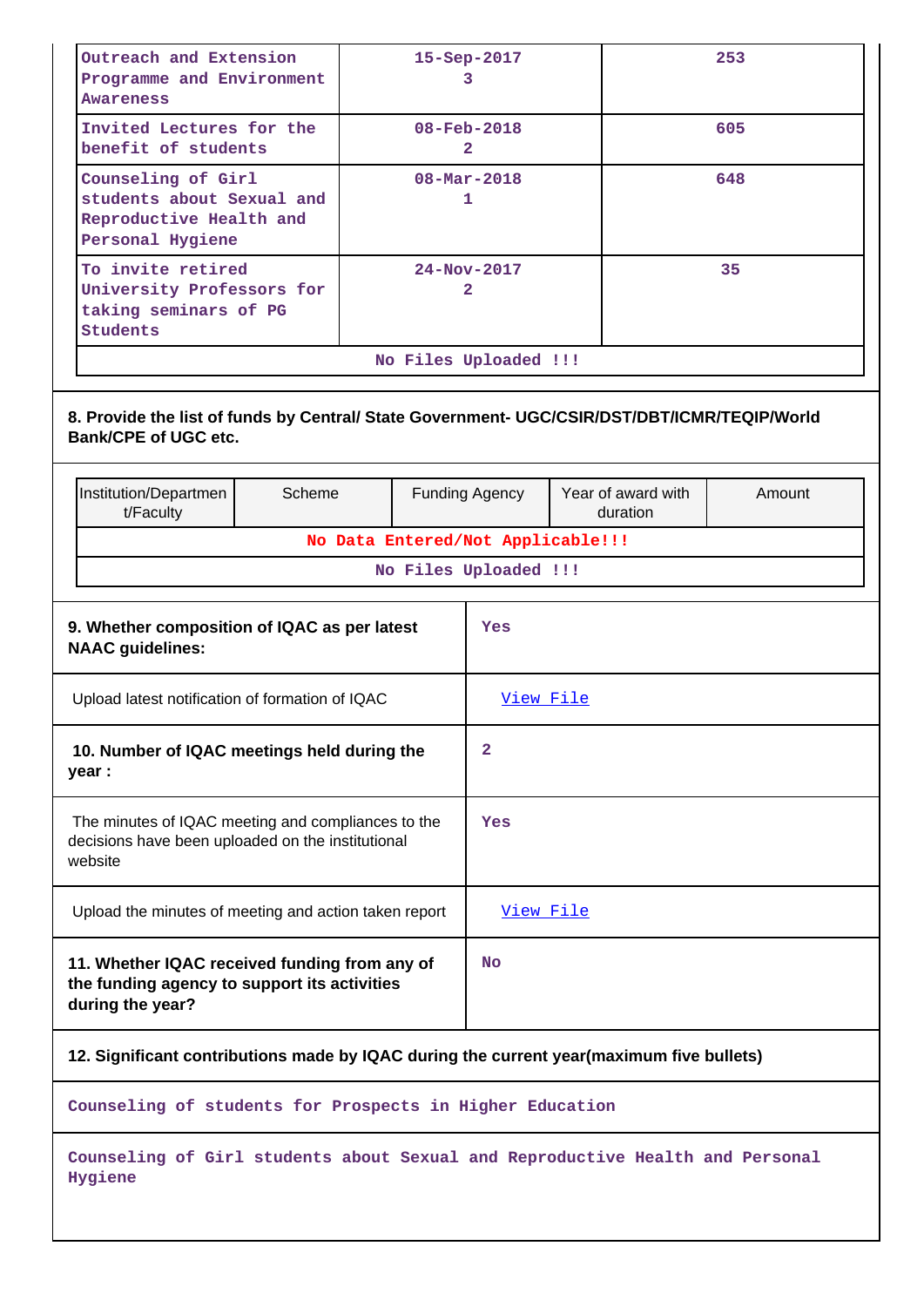**Emphasis on Extra-Curricular Activities along with curriculum for overall development of students**

**Capacity Building Programme for the staff members**

**Outreach and Extension Programme**

# **No Files Uploaded !!!**

**13. Plan of action chalked out by the IQAC in the beginning of the academic year towards Quality Enhancement and outcome achieved by the end of the academic year**

| Plan of Action                                                                                                   | Achivements/Outcomes                                                                                                                                                                                                                                                                                                                                                                                                                       |
|------------------------------------------------------------------------------------------------------------------|--------------------------------------------------------------------------------------------------------------------------------------------------------------------------------------------------------------------------------------------------------------------------------------------------------------------------------------------------------------------------------------------------------------------------------------------|
| Counseling of students for Prospects in<br><b>Higher Education</b>                                               | The IQAC with the help of Career<br>Counseling Cell initiated the<br>counseling sessions for students about<br>Higher Education and career<br>opportunities in respective fields.<br>Special lectures for students were<br>arranged and the invited speakers<br>appraised the students about latest<br>trends in the field of education.                                                                                                   |
| Environment awareness through NCC, NSS<br>and R & R and outreach and extension<br>programmes with the community. | Environment awareness was done through<br>outreach and extension programmes where<br>students showed active participation.<br>The direct interaction with the<br>community was established through these<br>activities and made the students and<br>people aware about it.                                                                                                                                                                 |
| Sensitization by Women Cell                                                                                      | The Women Cell of the college in<br>collaboration with HP State Commission<br>for Women conducted an Awareness<br>programme on Woman's Day. The girls<br>students were sensitized about the<br>sexual and reproductive health and<br>personal hygiene. in March                                                                                                                                                                            |
| Capacity Building Programme for Staff                                                                            | Special sessions about official<br>procedures, financial management,<br>income tax and use of ICT were<br>conducted for the staff of the college.                                                                                                                                                                                                                                                                                          |
| Emphasis on Extra-Curricular Activities                                                                          | Various clubs and societies of the<br>college organized their functions in<br>order to inculcate in the students the<br>spirit of all round performance and the<br>emphasis is laid on the overall<br>development of the students. The<br>college organizes CSCA Cultural<br>Function which is fully managed by the<br>CSCA showcasing their inherent talent.<br>The students are also encouraged to<br>participate in HP University Youth |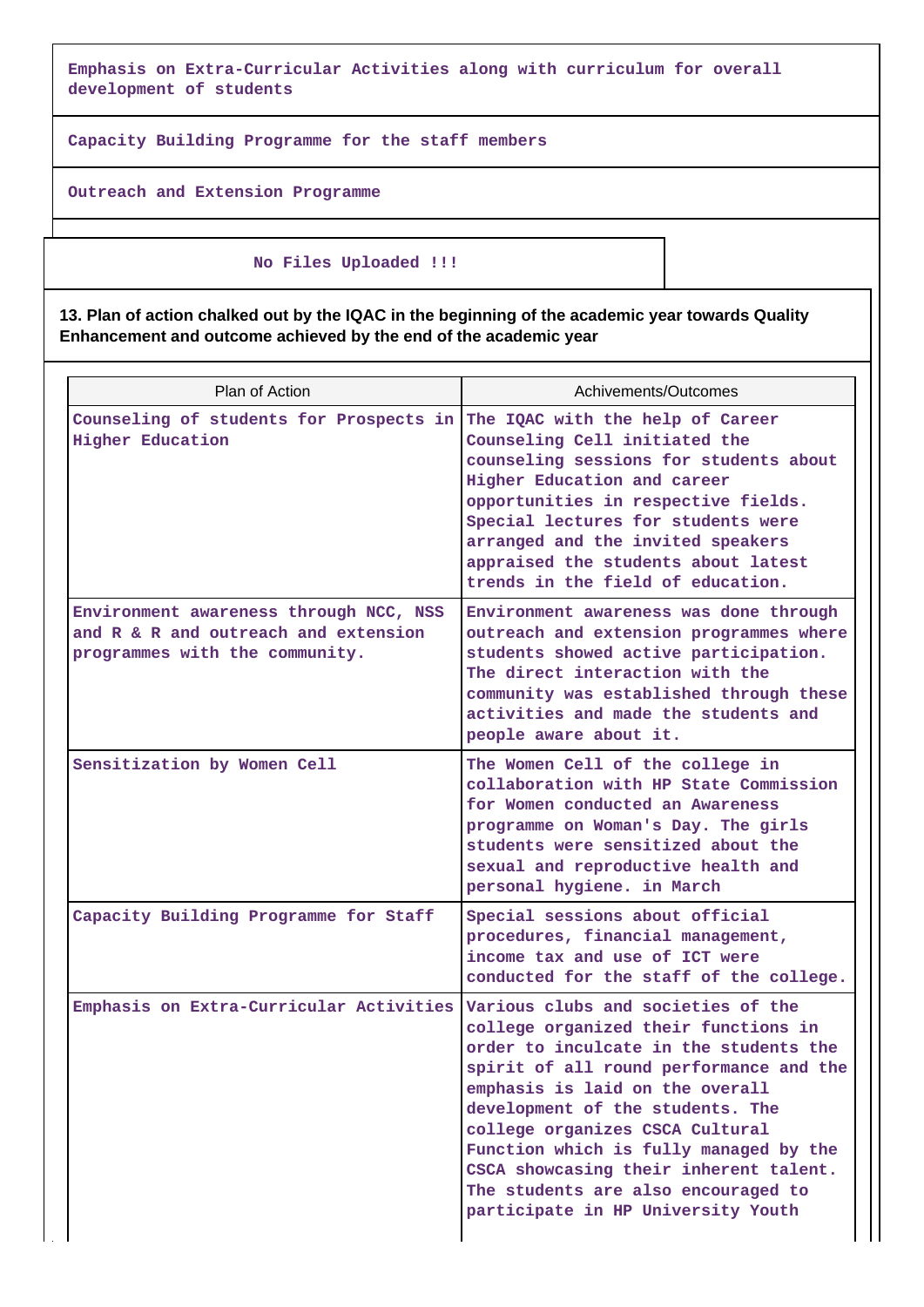|                                                                                                                      | Festivals and Sports Championships held<br>every year so that they get an<br>opportunity to represent the<br>institution and get an exposure which<br>help in their overall development.<br>No Files Uploaded !!!                                                                                                                                                                                                                                                                                                                                                                                                                                                                                                                                                                                                                                                            |
|----------------------------------------------------------------------------------------------------------------------|------------------------------------------------------------------------------------------------------------------------------------------------------------------------------------------------------------------------------------------------------------------------------------------------------------------------------------------------------------------------------------------------------------------------------------------------------------------------------------------------------------------------------------------------------------------------------------------------------------------------------------------------------------------------------------------------------------------------------------------------------------------------------------------------------------------------------------------------------------------------------|
|                                                                                                                      |                                                                                                                                                                                                                                                                                                                                                                                                                                                                                                                                                                                                                                                                                                                                                                                                                                                                              |
| 14. Whether AQAR was placed before statutory<br>body?                                                                | <b>No</b>                                                                                                                                                                                                                                                                                                                                                                                                                                                                                                                                                                                                                                                                                                                                                                                                                                                                    |
| 15. Whether NAAC/or any other accredited<br>body(s) visited IQAC or interacted with it to<br>assess the functioning? | Yes                                                                                                                                                                                                                                                                                                                                                                                                                                                                                                                                                                                                                                                                                                                                                                                                                                                                          |
| Date of Visit                                                                                                        | 23-Mar-2018                                                                                                                                                                                                                                                                                                                                                                                                                                                                                                                                                                                                                                                                                                                                                                                                                                                                  |
| 16. Whether institutional data submitted to<br>AISHE:                                                                | Yes                                                                                                                                                                                                                                                                                                                                                                                                                                                                                                                                                                                                                                                                                                                                                                                                                                                                          |
| <b>Year of Submission</b>                                                                                            | 2018                                                                                                                                                                                                                                                                                                                                                                                                                                                                                                                                                                                                                                                                                                                                                                                                                                                                         |
| Date of Submission                                                                                                   | $02 - \text{Mar} - 2018$                                                                                                                                                                                                                                                                                                                                                                                                                                                                                                                                                                                                                                                                                                                                                                                                                                                     |
| 17. Does the Institution have Management<br><b>Information System?</b>                                               | Yes                                                                                                                                                                                                                                                                                                                                                                                                                                                                                                                                                                                                                                                                                                                                                                                                                                                                          |
| If yes, give a brief descripiton and a list of modules<br>currently operational (maximum 500 words)                  | Institution has its own student<br>management system which keeps record of<br>student admission details, their fee<br>and funds, fine, categorywise details,<br>etc. Since, this institution is a<br>government institution so data of the<br>working staff is centrally managed by<br>the Directorate of Higher Education,<br>which keeps record of their service<br>through eservice book portal. The<br>salary of the staff is also generated<br>by the esalary software of Himachal<br>Pradesh government. All payments are<br>automatically made by the central<br>server of Himachal Pradesh Government<br>through NEFT to the respective account.<br>There is also a portal of Government<br>for various scholarships to students.<br>The student can apply online for<br>scholarships, which is credited to<br>students' account through NEFT after<br>verification. |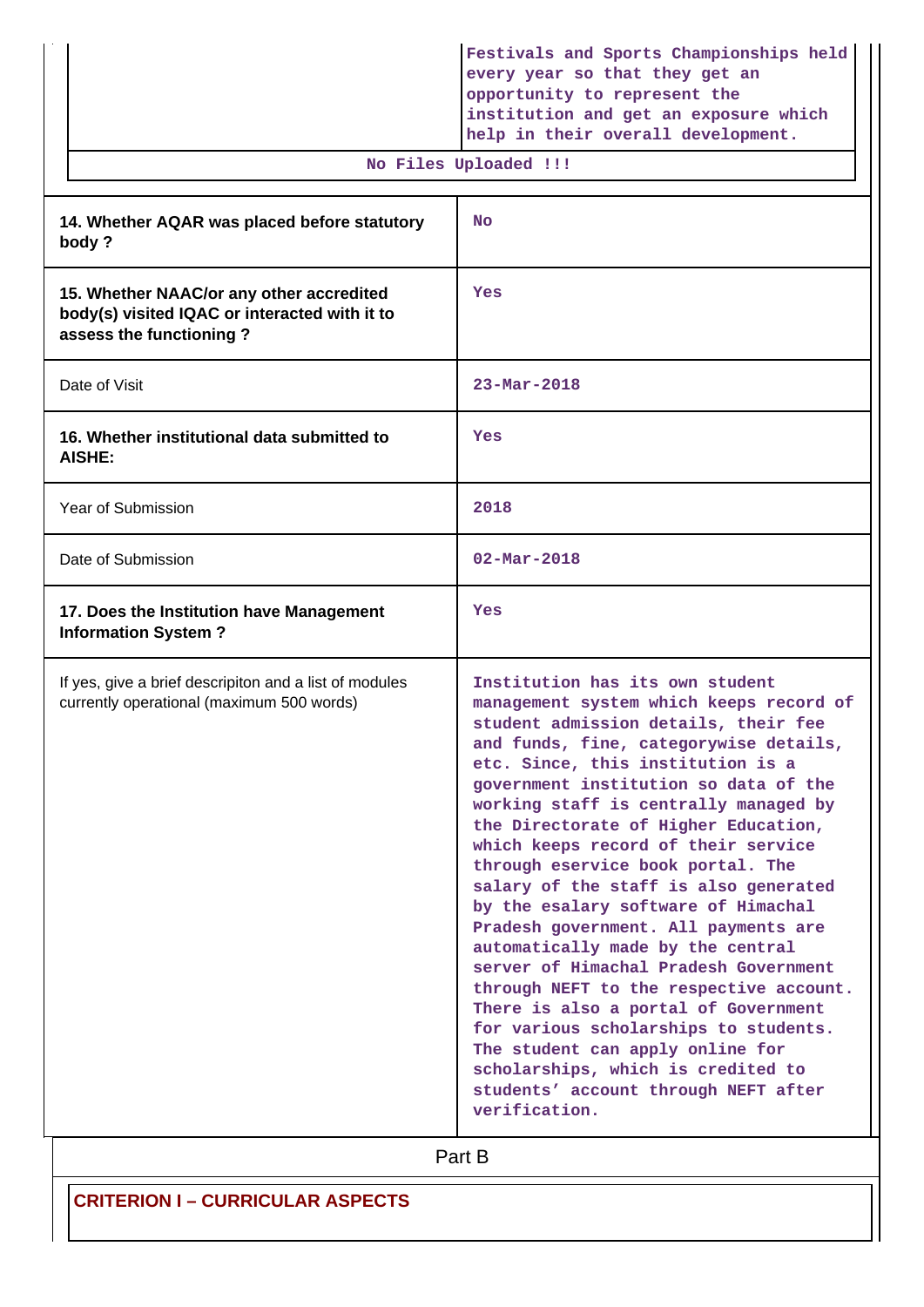# **1.1 – Curriculum Planning and Implementation**

 1.1.1 – Institution has the mechanism for well planned curriculum delivery and documentation. Explain in 500 words

| In the beginning of session, academic calendar is prepared and published in the<br>prospectus. The faculty ensures well-planned curriculum delivery as per the<br>guidelines laid out in the academic calendar. For effective implementation of<br>curriculum teachers are using variety of teaching methods using ICT enabled<br>techniques. The teachers also assess the students' growth and progress through<br>assignment, class test, group discussion, quiz, presentations through seminar<br>and project. In order to access the progress of students, the Mid Term Tests<br>are conducted after the completion of 70% of syllabi. The answer sheets are<br>checked and shown to the students for clarification and then teachers discuss<br>the question papers in detail to them. Seminars are conducted where invited<br>speakers guide the students about the nuances of respective subjects. Learning<br>by doing is the best method to understand the scientific concepts and students<br>are encouraged to apply that in their day-to-day life. Institution has well-<br>established labs of different subjects in which students understand<br>practicality of these concepts. |                                                                                                                        |                                                                 |  |  |  |  |  |
|------------------------------------------------------------------------------------------------------------------------------------------------------------------------------------------------------------------------------------------------------------------------------------------------------------------------------------------------------------------------------------------------------------------------------------------------------------------------------------------------------------------------------------------------------------------------------------------------------------------------------------------------------------------------------------------------------------------------------------------------------------------------------------------------------------------------------------------------------------------------------------------------------------------------------------------------------------------------------------------------------------------------------------------------------------------------------------------------------------------------------------------------------------------------------------------------|------------------------------------------------------------------------------------------------------------------------|-----------------------------------------------------------------|--|--|--|--|--|
| 1.1.2 – Certificate/ Diploma Courses introduced during the academic year                                                                                                                                                                                                                                                                                                                                                                                                                                                                                                                                                                                                                                                                                                                                                                                                                                                                                                                                                                                                                                                                                                                       |                                                                                                                        |                                                                 |  |  |  |  |  |
| Certificate<br>Diploma Courses                                                                                                                                                                                                                                                                                                                                                                                                                                                                                                                                                                                                                                                                                                                                                                                                                                                                                                                                                                                                                                                                                                                                                                 | <b>Skill</b><br>Dates of<br>Duration<br>Focus on employ<br>Introduction<br>ability/entreprene<br>Development<br>urship |                                                                 |  |  |  |  |  |
|                                                                                                                                                                                                                                                                                                                                                                                                                                                                                                                                                                                                                                                                                                                                                                                                                                                                                                                                                                                                                                                                                                                                                                                                | No Data Entered/Not Applicable !!!                                                                                     |                                                                 |  |  |  |  |  |
| 1.2 - Academic Flexibility                                                                                                                                                                                                                                                                                                                                                                                                                                                                                                                                                                                                                                                                                                                                                                                                                                                                                                                                                                                                                                                                                                                                                                     |                                                                                                                        |                                                                 |  |  |  |  |  |
| 1.2.1 – New programmes/courses introduced during the academic year                                                                                                                                                                                                                                                                                                                                                                                                                                                                                                                                                                                                                                                                                                                                                                                                                                                                                                                                                                                                                                                                                                                             |                                                                                                                        |                                                                 |  |  |  |  |  |
| Programme/Course                                                                                                                                                                                                                                                                                                                                                                                                                                                                                                                                                                                                                                                                                                                                                                                                                                                                                                                                                                                                                                                                                                                                                                               | Programme Specialization                                                                                               | Dates of Introduction                                           |  |  |  |  |  |
| <b>MA</b>                                                                                                                                                                                                                                                                                                                                                                                                                                                                                                                                                                                                                                                                                                                                                                                                                                                                                                                                                                                                                                                                                                                                                                                      | Political Science                                                                                                      | 01/07/2017                                                      |  |  |  |  |  |
| <b>MA</b>                                                                                                                                                                                                                                                                                                                                                                                                                                                                                                                                                                                                                                                                                                                                                                                                                                                                                                                                                                                                                                                                                                                                                                                      | Hindi                                                                                                                  | 01/07/2017                                                      |  |  |  |  |  |
|                                                                                                                                                                                                                                                                                                                                                                                                                                                                                                                                                                                                                                                                                                                                                                                                                                                                                                                                                                                                                                                                                                                                                                                                | No file uploaded.                                                                                                      |                                                                 |  |  |  |  |  |
| 1.2.2 - Programmes in which Choice Based Credit System (CBCS)/Elective course system implemented at the<br>affiliated Colleges (if applicable) during the academic year.                                                                                                                                                                                                                                                                                                                                                                                                                                                                                                                                                                                                                                                                                                                                                                                                                                                                                                                                                                                                                       |                                                                                                                        |                                                                 |  |  |  |  |  |
| Name of programmes adopting<br><b>CBCS</b>                                                                                                                                                                                                                                                                                                                                                                                                                                                                                                                                                                                                                                                                                                                                                                                                                                                                                                                                                                                                                                                                                                                                                     | Programme Specialization                                                                                               | Date of implementation of<br><b>CBCS/Elective Course System</b> |  |  |  |  |  |
| No Data Entered/Not Applicable !!!                                                                                                                                                                                                                                                                                                                                                                                                                                                                                                                                                                                                                                                                                                                                                                                                                                                                                                                                                                                                                                                                                                                                                             |                                                                                                                        |                                                                 |  |  |  |  |  |
| 1.2.3 - Students enrolled in Certificate/ Diploma Courses introduced during the year                                                                                                                                                                                                                                                                                                                                                                                                                                                                                                                                                                                                                                                                                                                                                                                                                                                                                                                                                                                                                                                                                                           |                                                                                                                        |                                                                 |  |  |  |  |  |
|                                                                                                                                                                                                                                                                                                                                                                                                                                                                                                                                                                                                                                                                                                                                                                                                                                                                                                                                                                                                                                                                                                                                                                                                | Certificate                                                                                                            | Diploma Course                                                  |  |  |  |  |  |
|                                                                                                                                                                                                                                                                                                                                                                                                                                                                                                                                                                                                                                                                                                                                                                                                                                                                                                                                                                                                                                                                                                                                                                                                | No Data Entered/Not Applicable !!!                                                                                     |                                                                 |  |  |  |  |  |
| 1.3 - Curriculum Enrichment                                                                                                                                                                                                                                                                                                                                                                                                                                                                                                                                                                                                                                                                                                                                                                                                                                                                                                                                                                                                                                                                                                                                                                    |                                                                                                                        |                                                                 |  |  |  |  |  |
| 1.3.1 - Value-added courses imparting transferable and life skills offered during the year                                                                                                                                                                                                                                                                                                                                                                                                                                                                                                                                                                                                                                                                                                                                                                                                                                                                                                                                                                                                                                                                                                     |                                                                                                                        |                                                                 |  |  |  |  |  |
| <b>Value Added Courses</b>                                                                                                                                                                                                                                                                                                                                                                                                                                                                                                                                                                                                                                                                                                                                                                                                                                                                                                                                                                                                                                                                                                                                                                     | Date of Introduction                                                                                                   | Number of Students Enrolled                                     |  |  |  |  |  |
|                                                                                                                                                                                                                                                                                                                                                                                                                                                                                                                                                                                                                                                                                                                                                                                                                                                                                                                                                                                                                                                                                                                                                                                                | No Data Entered/Not Applicable !!!                                                                                     |                                                                 |  |  |  |  |  |
| View File                                                                                                                                                                                                                                                                                                                                                                                                                                                                                                                                                                                                                                                                                                                                                                                                                                                                                                                                                                                                                                                                                                                                                                                      |                                                                                                                        |                                                                 |  |  |  |  |  |
| 1.3.2 - Field Projects / Internships under taken during the year                                                                                                                                                                                                                                                                                                                                                                                                                                                                                                                                                                                                                                                                                                                                                                                                                                                                                                                                                                                                                                                                                                                               |                                                                                                                        |                                                                 |  |  |  |  |  |
| Project/Programme Title                                                                                                                                                                                                                                                                                                                                                                                                                                                                                                                                                                                                                                                                                                                                                                                                                                                                                                                                                                                                                                                                                                                                                                        | Programme Specialization                                                                                               | No. of students enrolled for Field<br>Projects / Internships    |  |  |  |  |  |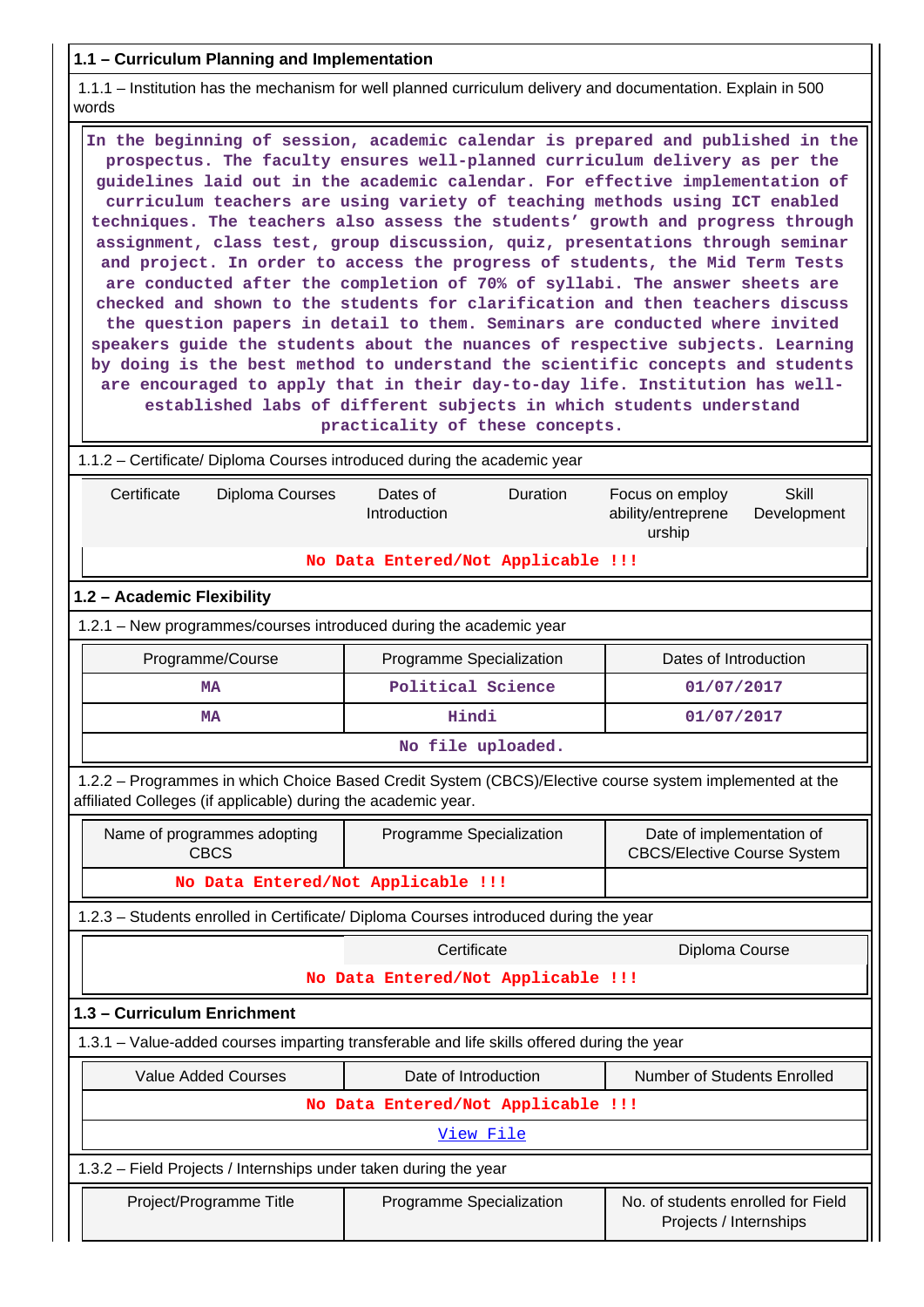|                                                                                                                                                                                                                                                                                                                                              | Projects on e-banking,<br><b>BCom</b><br>LIC, MGNREGA, GST, Public<br>Transport, Retail<br>Management<br>No file uploaded.                                                                                                                                                                                                                                                                                                                                                                                                                                                                                                    |                                                           |  |                                                             | 72                                     |  |                                   |  |                                    |
|----------------------------------------------------------------------------------------------------------------------------------------------------------------------------------------------------------------------------------------------------------------------------------------------------------------------------------------------|-------------------------------------------------------------------------------------------------------------------------------------------------------------------------------------------------------------------------------------------------------------------------------------------------------------------------------------------------------------------------------------------------------------------------------------------------------------------------------------------------------------------------------------------------------------------------------------------------------------------------------|-----------------------------------------------------------|--|-------------------------------------------------------------|----------------------------------------|--|-----------------------------------|--|------------------------------------|
|                                                                                                                                                                                                                                                                                                                                              | 1.4 - Feedback System                                                                                                                                                                                                                                                                                                                                                                                                                                                                                                                                                                                                         |                                                           |  |                                                             |                                        |  |                                   |  |                                    |
|                                                                                                                                                                                                                                                                                                                                              | 1.4.1 – Whether structured feedback received from all the stakeholders.                                                                                                                                                                                                                                                                                                                                                                                                                                                                                                                                                       |                                                           |  |                                                             |                                        |  |                                   |  |                                    |
|                                                                                                                                                                                                                                                                                                                                              | <b>Students</b>                                                                                                                                                                                                                                                                                                                                                                                                                                                                                                                                                                                                               |                                                           |  |                                                             |                                        |  | Yes                               |  |                                    |
|                                                                                                                                                                                                                                                                                                                                              | <b>Teachers</b>                                                                                                                                                                                                                                                                                                                                                                                                                                                                                                                                                                                                               |                                                           |  |                                                             |                                        |  | Yes                               |  |                                    |
|                                                                                                                                                                                                                                                                                                                                              | <b>Employers</b>                                                                                                                                                                                                                                                                                                                                                                                                                                                                                                                                                                                                              |                                                           |  |                                                             |                                        |  | <b>No</b>                         |  |                                    |
|                                                                                                                                                                                                                                                                                                                                              | Alumni                                                                                                                                                                                                                                                                                                                                                                                                                                                                                                                                                                                                                        |                                                           |  |                                                             |                                        |  | Yes                               |  |                                    |
|                                                                                                                                                                                                                                                                                                                                              | Parents                                                                                                                                                                                                                                                                                                                                                                                                                                                                                                                                                                                                                       |                                                           |  |                                                             |                                        |  | <b>No</b>                         |  |                                    |
|                                                                                                                                                                                                                                                                                                                                              | 1.4.2 – How the feedback obtained is being analyzed and utilized for overall development of the institution?<br>(maximum 500 words)                                                                                                                                                                                                                                                                                                                                                                                                                                                                                           |                                                           |  |                                                             |                                        |  |                                   |  |                                    |
|                                                                                                                                                                                                                                                                                                                                              | <b>Feedback Obtained</b>                                                                                                                                                                                                                                                                                                                                                                                                                                                                                                                                                                                                      |                                                           |  |                                                             |                                        |  |                                   |  |                                    |
|                                                                                                                                                                                                                                                                                                                                              | The institution follows a healthy practice of obtaining the feedback from<br>students and teachers, which is analyzed and utilized for overall development<br>of the institution. In order to compile the feedback, a questionnaire is being<br>designed by keeping in view all the criterions. The valuable information is<br>analyzed by the committee members and the outcomes are communicated to the<br>respective teachers for further improvement of teaching-learning and to the<br>college administration for implementation in the interest of students.<br><b>CRITERION II – TEACHING- LEARNING AND EVALUATION</b> |                                                           |  |                                                             |                                        |  |                                   |  |                                    |
|                                                                                                                                                                                                                                                                                                                                              | 2.1 – Student Enrolment and Profile                                                                                                                                                                                                                                                                                                                                                                                                                                                                                                                                                                                           |                                                           |  |                                                             |                                        |  |                                   |  |                                    |
|                                                                                                                                                                                                                                                                                                                                              | 2.1.1 – Demand Ratio during the year                                                                                                                                                                                                                                                                                                                                                                                                                                                                                                                                                                                          |                                                           |  |                                                             |                                        |  |                                   |  |                                    |
|                                                                                                                                                                                                                                                                                                                                              | Name of the<br>Programme                                                                                                                                                                                                                                                                                                                                                                                                                                                                                                                                                                                                      | Programme<br>Specialization                               |  | Number of seats<br>available                                |                                        |  | Number of<br>Application received |  | <b>Students Enrolled</b>           |
|                                                                                                                                                                                                                                                                                                                                              |                                                                                                                                                                                                                                                                                                                                                                                                                                                                                                                                                                                                                               | No Data Entered/Not Applicable !!!                        |  |                                                             |                                        |  |                                   |  |                                    |
|                                                                                                                                                                                                                                                                                                                                              |                                                                                                                                                                                                                                                                                                                                                                                                                                                                                                                                                                                                                               |                                                           |  |                                                             | View File                              |  |                                   |  |                                    |
|                                                                                                                                                                                                                                                                                                                                              | 2.2 - Catering to Student Diversity                                                                                                                                                                                                                                                                                                                                                                                                                                                                                                                                                                                           |                                                           |  |                                                             |                                        |  |                                   |  |                                    |
|                                                                                                                                                                                                                                                                                                                                              | 2.2.1 - Student - Full time teacher ratio (current year data)                                                                                                                                                                                                                                                                                                                                                                                                                                                                                                                                                                 |                                                           |  |                                                             |                                        |  |                                   |  |                                    |
| Year<br>Number of<br>Number of<br>Number of<br>Number of<br>students enrolled<br>fulltime teachers<br>students enrolled<br>fulltime teachers<br>in the institution<br>in the institution<br>available in the<br>available in the<br>(UG)<br>(PG)<br>institution<br>institution<br>teaching only UG<br>teaching only PG<br>courses<br>courses |                                                                                                                                                                                                                                                                                                                                                                                                                                                                                                                                                                                                                               |                                                           |  | Number of<br>teachers<br>teaching both UG<br>and PG courses |                                        |  |                                   |  |                                    |
|                                                                                                                                                                                                                                                                                                                                              | 2017                                                                                                                                                                                                                                                                                                                                                                                                                                                                                                                                                                                                                          | 1835                                                      |  | 91                                                          | 16                                     |  | 0                                 |  | 9                                  |
|                                                                                                                                                                                                                                                                                                                                              | 2.3 - Teaching - Learning Process                                                                                                                                                                                                                                                                                                                                                                                                                                                                                                                                                                                             |                                                           |  |                                                             |                                        |  |                                   |  |                                    |
|                                                                                                                                                                                                                                                                                                                                              | 2.3.1 – Percentage of teachers using ICT for effective teaching with Learning Management Systems (LMS), E-<br>learning resources etc. (current year data)                                                                                                                                                                                                                                                                                                                                                                                                                                                                     |                                                           |  |                                                             |                                        |  |                                   |  |                                    |
|                                                                                                                                                                                                                                                                                                                                              | Number of<br><b>Teachers on Roll</b>                                                                                                                                                                                                                                                                                                                                                                                                                                                                                                                                                                                          | Number of<br>teachers using<br>ICT (LMS, e-<br>Resources) |  | <b>ICT Tools and</b><br>resources<br>available              | Number of ICT<br>enabled<br>Classrooms |  | Numberof smart<br>classrooms      |  | E-resources and<br>techniques used |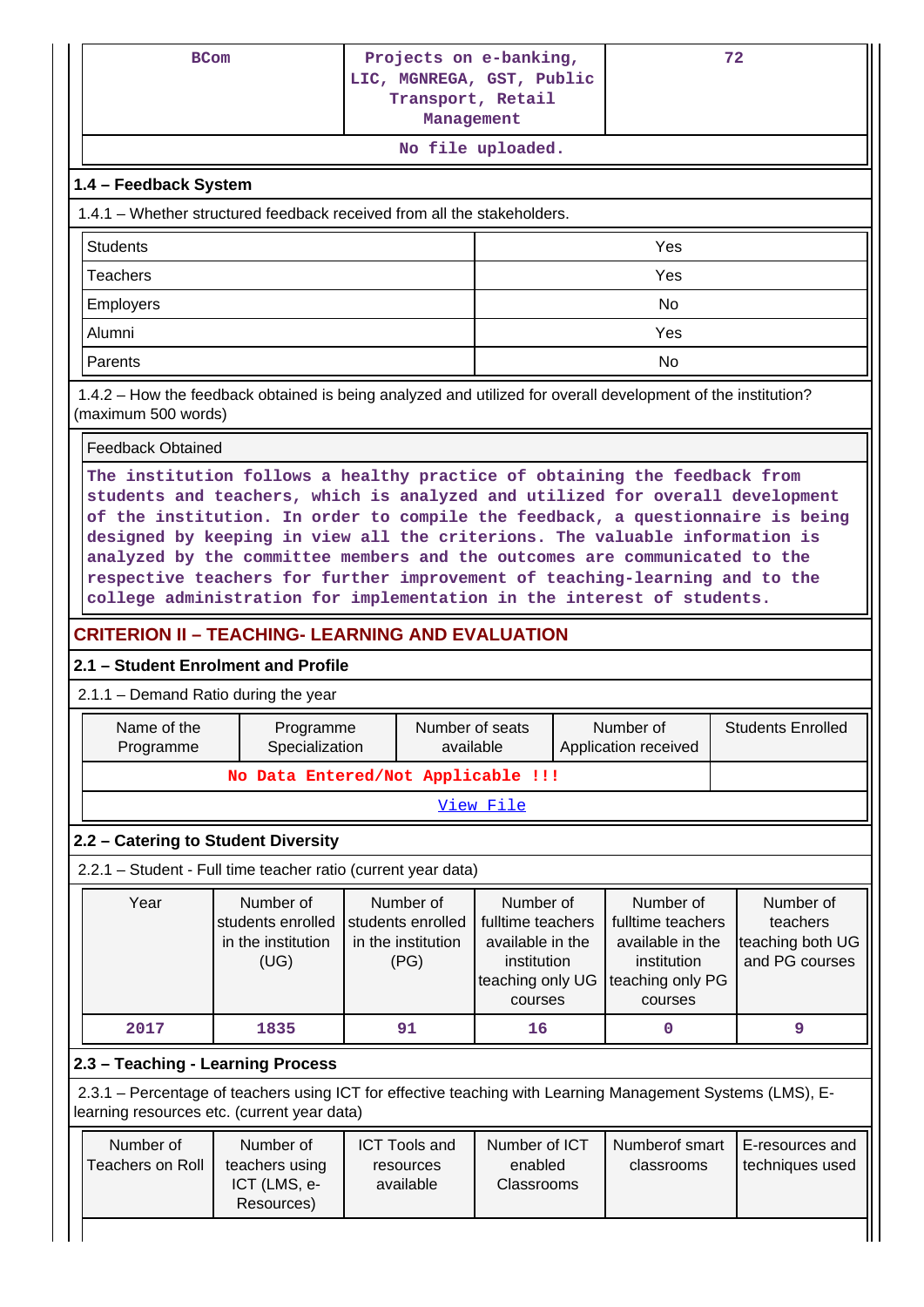#### **No Data Entered/Not Applicable !!!**

[View File of ICT Tools and resources](https://assessmentonline.naac.gov.in/public/Postacc/ict_tools/4930_ict_tools_1584696278.xlsx)

[View File of E-resources and techniques used](https://assessmentonline.naac.gov.in/public/Postacc/e_resource/4930_e_resource_1584441386.xlsx)

2.3.2 – Students mentoring system available in the institution? Give details. (maximum 500 words)

 We have well-organized mentoring system available in the institution that operates from the beginning of the session. The college admission committees guide the students to help them in choosing the subject of their interest for the degree courses and also make them aware about the prospects. The students are supported through remedial coaching classes and mentoring. The final year students are guided by Career Counselling Cell to locate their fields and subjects of higher education in various institutes/universities. Special classes for preparation for the entrance exams of various universities are also taken by faculty members. The students are also guided through forming groups for seminars and the students are encouraged to participate in presenting the topics assigned to them. Such activities help in enhancing the speaking skills, confidence in students and provide them a platform for better learning. For the wholesome growth of students, various functions are organized by the societies, clubs and subject societies where they get ample opportunities to sharpen their skills and showcase their talent.

| Number of students enrolled in the<br>institution | Number of fulltime teachers | Mentor: Mentee Ratio |
|---------------------------------------------------|-----------------------------|----------------------|
| 1926                                              | 25                          | 1:77                 |

#### **2.4 – Teacher Profile and Quality**

2.4.1 – Number of full time teachers appointed during the year

| No. of sanctioned<br>positions | No. of filled positions | Vacant positions | <b>Positions filled during</b><br>the current year | No. of faculty with<br>Ph.D |
|--------------------------------|-------------------------|------------------|----------------------------------------------------|-----------------------------|
|                                |                         |                  |                                                    |                             |

 2.4.2 – Honours and recognition received by teachers (received awards, recognition, fellowships at State, National, International level from Government, recognised bodies during the year )

| Year of Award                      | Name of full time teachers<br>receiving awards from<br>state level, national level,<br>international level | Designation | Name of the award,<br>fellowship, received from<br>Government or recognized<br>bodies |  |  |
|------------------------------------|------------------------------------------------------------------------------------------------------------|-------------|---------------------------------------------------------------------------------------|--|--|
| No Data Entered/Not Applicable !!! |                                                                                                            |             |                                                                                       |  |  |

**No file uploaded.**

#### **2.5 – Evaluation Process and Reforms**

 2.5.1 – Number of days from the date of semester-end/ year- end examination till the declaration of results during the year

| Programme Name | Programme Code | Semester/year     | Last date of the last<br>semester-end/year-<br>end examination | Date of declaration of<br>results of semester-<br>end/year-end<br>examination |
|----------------|----------------|-------------------|----------------------------------------------------------------|-------------------------------------------------------------------------------|
| <b>BA</b>      | <b>BA</b>      | VI                | 24/04/2018                                                     | 15/06/2018                                                                    |
| <b>BSC</b>     | B Sc           | VI                | 18/04/2018                                                     | 15/06/2018                                                                    |
| <b>BCom</b>    | B Com          | VI                | 20/04/2018                                                     | 15/06/2018                                                                    |
| MA             | English        | IV                | 20/06/2018                                                     | 28/09/2018                                                                    |
|                |                | No file uploaded. |                                                                |                                                                               |

2.5.2 – Reforms initiated on Continuous Internal Evaluation(CIE) system at the institutional level (250 words)

 **For the Continuous Internal Evaluation (CIE), there is a procedure of Internal Assessment which is of thirty marks (15105). The internal examinations are**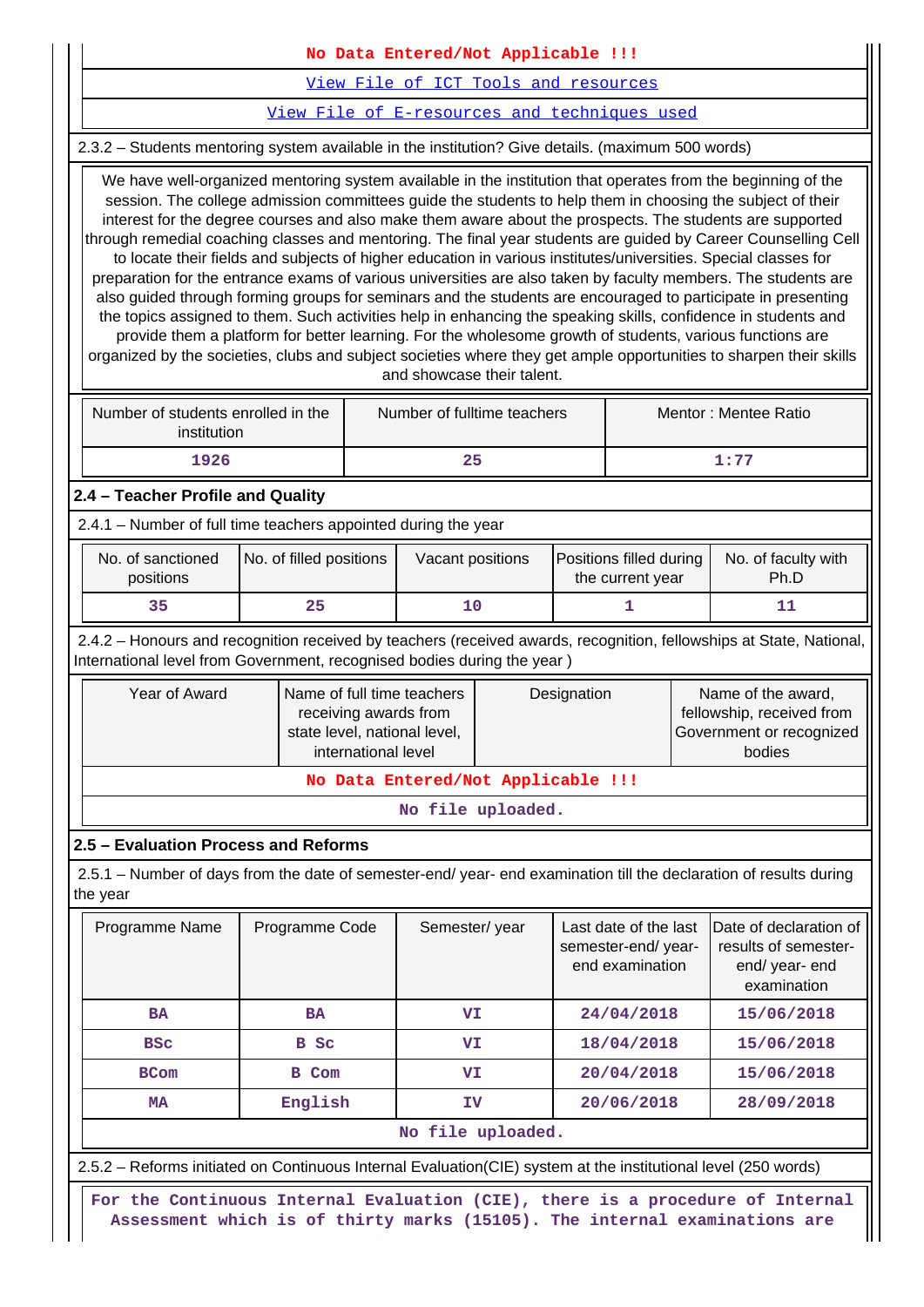**conducted before the end of every semester which includes theory paper of fifteen marks. The class assignments, class tests, presentations are also taken by teachers carrying ten marks. Depending upon the percentage of attendance above the minimum 75 criteria, up to five marks are allotted to the student.**

 2.5.3 – Academic calendar prepared and adhered for conduct of Examination and other related matters (250 words)

 **The academic calendar is prepared every year and published in the college prospectus for the information of students. The calendar includes the information about the Mid Term Tests to be conducted by the college and the End Term Examination (As per the Academic calendar of HP University). The academic calendar is also linked on the college website for wider publicity.**

### **2.6 – Student Performance and Learning Outcomes**

 2.6.1 – Program outcomes, program specific outcomes and course outcomes for all programs offered by the institution are stated and displayed in website of the institution (to provide the weblink)

#### **No Data Entered/Not Applicable !!!**

2.6.2 – Pass percentage of students

| Programme<br>Code | Programme<br>Name     | Programme<br>Specialization | Number of<br>students<br>appeared in the<br>final year<br>examination | Number of<br>students passed<br>in final year<br>examination | Pass Percentage |  |  |  |
|-------------------|-----------------------|-----------------------------|-----------------------------------------------------------------------|--------------------------------------------------------------|-----------------|--|--|--|
| <b>BA</b>         | <b>BA</b>             | <b>BA</b>                   | 349                                                                   | 349                                                          | 100             |  |  |  |
| B Com             | <b>BCom</b>           | B Com                       | 70                                                                    | 70                                                           | 100             |  |  |  |
| B Sc              | <b>BSC</b>            | B Sc                        | 100                                                                   | 100                                                          | 100             |  |  |  |
| MA                | MA                    | <b>MA</b>                   | 14                                                                    | 14                                                           | 100             |  |  |  |
|                   | みゃく しゅうりょう しんりょう ストラス |                             |                                                                       |                                                              |                 |  |  |  |

#### **No file uploaded.**

## **2.7 – Student Satisfaction Survey**

 2.7.1 – Student Satisfaction Survey (SSS) on overall institutional performance (Institution may design the questionnaire) (results and details be provided as weblink)

[http://www.gckarsog.edu.in/Feedback/Feedback\\_2017-18.pdf](http://www.gckarsog.edu.in/Feedback/Feedback_2017-18.pdf) 

# **CRITERION III – RESEARCH, INNOVATIONS AND EXTENSION**

## **3.1 – Resource Mobilization for Research**

3.1.1 – Research funds sanctioned and received from various agencies, industry and other organisations

| Nature of the Project              | <b>Duration</b> | Name of the funding<br>agency | Total grant<br>sanctioned | Amount received<br>during the year |  |
|------------------------------------|-----------------|-------------------------------|---------------------------|------------------------------------|--|
| No Data Entered/Not Applicable !!! |                 |                               |                           |                                    |  |
| No file uploaded.                  |                 |                               |                           |                                    |  |

#### **3.2 – Innovation Ecosystem**

 3.2.1 – Workshops/Seminars Conducted on Intellectual Property Rights (IPR) and Industry-Academia Innovative practices during the year

| Title of workshop/seminar                                                                            |                 |  | Name of the Dept. |  |               | Date     |  |
|------------------------------------------------------------------------------------------------------|-----------------|--|-------------------|--|---------------|----------|--|
| No Data Entered/Not Applicable !!!                                                                   |                 |  |                   |  |               |          |  |
| 3.2.2 - Awards for Innovation won by Institution/Teachers/Research scholars/Students during the year |                 |  |                   |  |               |          |  |
| Title of the innovation                                                                              | Name of Awardee |  | Awarding Agency   |  | Date of award | Category |  |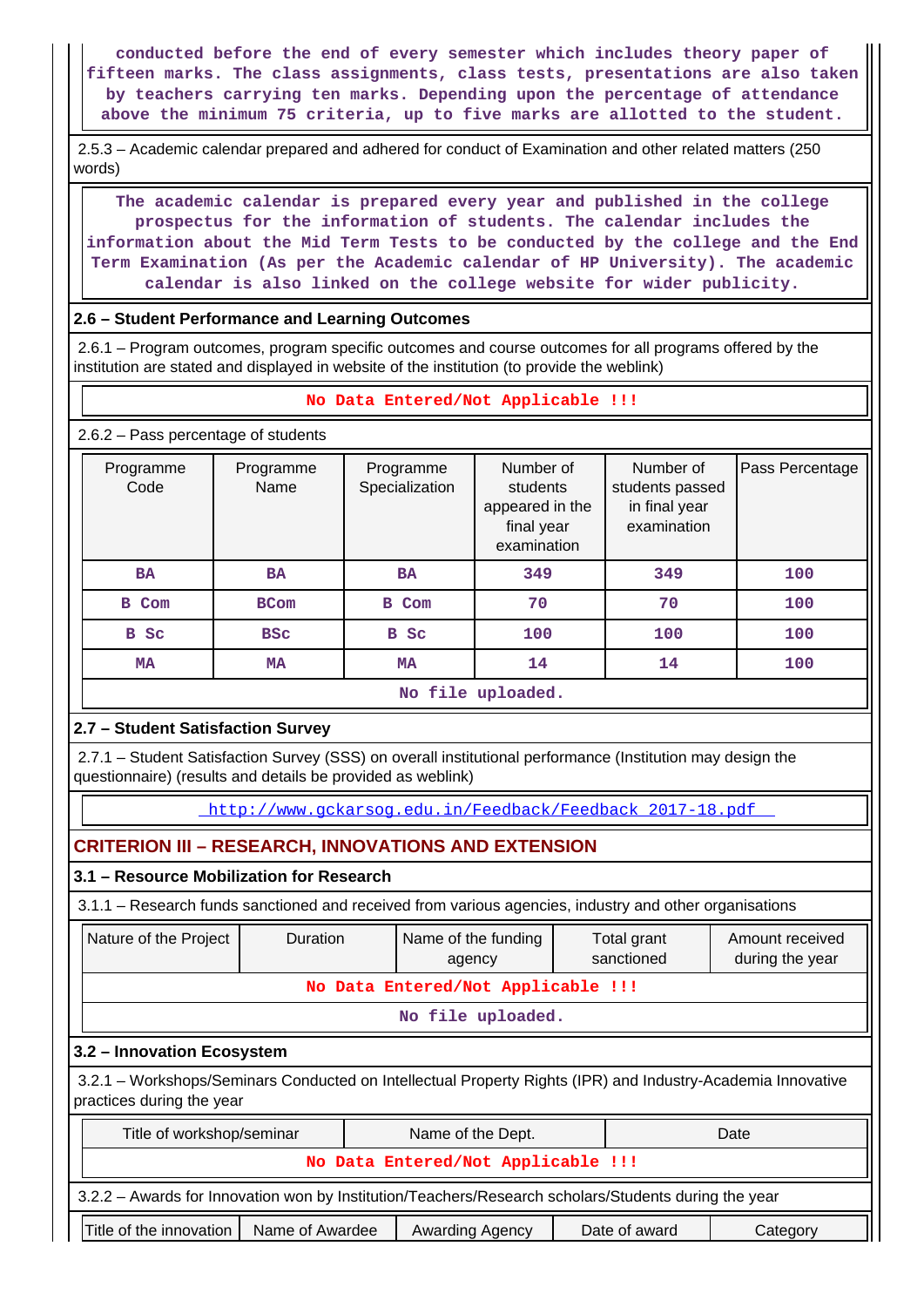|                                                                                         |                        | No Data Entered/Not Applicable !!!                                                                                                                                    |                        |                         |                       |  |                                                                    |                                                                                                   |
|-----------------------------------------------------------------------------------------|------------------------|-----------------------------------------------------------------------------------------------------------------------------------------------------------------------|------------------------|-------------------------|-----------------------|--|--------------------------------------------------------------------|---------------------------------------------------------------------------------------------------|
|                                                                                         | No file uploaded.      |                                                                                                                                                                       |                        |                         |                       |  |                                                                    |                                                                                                   |
| 3.2.3 - No. of Incubation centre created, start-ups incubated on campus during the year |                        |                                                                                                                                                                       |                        |                         |                       |  |                                                                    |                                                                                                   |
| Name<br>Incubation<br>Center                                                            |                        | Sponsered By                                                                                                                                                          |                        | Name of the<br>Start-up |                       |  | Nature of Start-<br><b>up</b>                                      | Date of<br>Commencement                                                                           |
|                                                                                         |                        | No Data Entered/Not Applicable !!!                                                                                                                                    |                        |                         |                       |  |                                                                    |                                                                                                   |
|                                                                                         |                        |                                                                                                                                                                       | No file uploaded.      |                         |                       |  |                                                                    |                                                                                                   |
| 3.3 - Research Publications and Awards                                                  |                        |                                                                                                                                                                       |                        |                         |                       |  |                                                                    |                                                                                                   |
|                                                                                         |                        | 3.3.1 - Incentive to the teachers who receive recognition/awards                                                                                                      |                        |                         |                       |  |                                                                    |                                                                                                   |
|                                                                                         | <b>State</b>           |                                                                                                                                                                       | National               |                         |                       |  | International                                                      |                                                                                                   |
|                                                                                         |                        | No Data Entered/Not Applicable !!!                                                                                                                                    |                        |                         |                       |  |                                                                    |                                                                                                   |
|                                                                                         |                        | 3.3.2 - Ph. Ds awarded during the year (applicable for PG College, Research Center)                                                                                   |                        |                         |                       |  |                                                                    |                                                                                                   |
|                                                                                         | Name of the Department |                                                                                                                                                                       |                        |                         |                       |  | Number of PhD's Awarded                                            |                                                                                                   |
|                                                                                         |                        | No Data Entered/Not Applicable !!!                                                                                                                                    |                        |                         |                       |  |                                                                    |                                                                                                   |
|                                                                                         |                        | 3.3.3 - Research Publications in the Journals notified on UGC website during the year                                                                                 |                        |                         |                       |  |                                                                    |                                                                                                   |
| <b>Type</b>                                                                             |                        | Department                                                                                                                                                            |                        |                         | Number of Publication |  |                                                                    | Average Impact Factor (if<br>any)                                                                 |
|                                                                                         |                        | No Data Entered/Not Applicable !!!                                                                                                                                    |                        |                         |                       |  |                                                                    |                                                                                                   |
|                                                                                         |                        |                                                                                                                                                                       | No file uploaded.      |                         |                       |  |                                                                    |                                                                                                   |
| Proceedings per Teacher during the year                                                 |                        | 3.3.4 - Books and Chapters in edited Volumes / Books published, and papers in National/International Conference                                                       |                        |                         |                       |  |                                                                    |                                                                                                   |
|                                                                                         | Department             |                                                                                                                                                                       |                        |                         |                       |  | Number of Publication                                              |                                                                                                   |
| English<br>2                                                                            |                        |                                                                                                                                                                       |                        |                         |                       |  |                                                                    |                                                                                                   |
|                                                                                         |                        |                                                                                                                                                                       |                        |                         |                       |  |                                                                    |                                                                                                   |
|                                                                                         |                        |                                                                                                                                                                       |                        | View File               |                       |  |                                                                    |                                                                                                   |
|                                                                                         |                        | 3.3.5 – Bibliometrics of the publications during the last Academic year based on average citation index in Scopus/<br>Web of Science or PubMed/ Indian Citation Index |                        |                         |                       |  |                                                                    |                                                                                                   |
| Title of the<br>Paper                                                                   | Name of<br>Author      | Title of journal                                                                                                                                                      | Year of<br>publication |                         | <b>Citation Index</b> |  | Institutional<br>affiliation as<br>mentioned in<br>the publication | citations<br>citation                                                                             |
|                                                                                         |                        | No Data Entered/Not Applicable !!!                                                                                                                                    |                        |                         |                       |  |                                                                    |                                                                                                   |
|                                                                                         |                        |                                                                                                                                                                       | No file uploaded.      |                         |                       |  |                                                                    |                                                                                                   |
|                                                                                         |                        | 3.3.6 - h-Index of the Institutional Publications during the year. (based on Scopus/ Web of science)                                                                  |                        |                         |                       |  |                                                                    |                                                                                                   |
| Title of the<br>Paper                                                                   | Name of<br>Author      | Title of journal                                                                                                                                                      | Year of<br>publication |                         | h-index               |  | Number of<br>citations<br>excluding self<br>citation               | Number of<br>excluding self<br>Institutional<br>affiliation as<br>mentioned in<br>the publication |
|                                                                                         |                        | No Data Entered/Not Applicable !!!                                                                                                                                    |                        |                         |                       |  |                                                                    |                                                                                                   |
|                                                                                         |                        |                                                                                                                                                                       | No file uploaded.      |                         |                       |  |                                                                    |                                                                                                   |
|                                                                                         |                        | 3.3.7 - Faculty participation in Seminars/Conferences and Symposia during the year:                                                                                   |                        |                         |                       |  |                                                                    |                                                                                                   |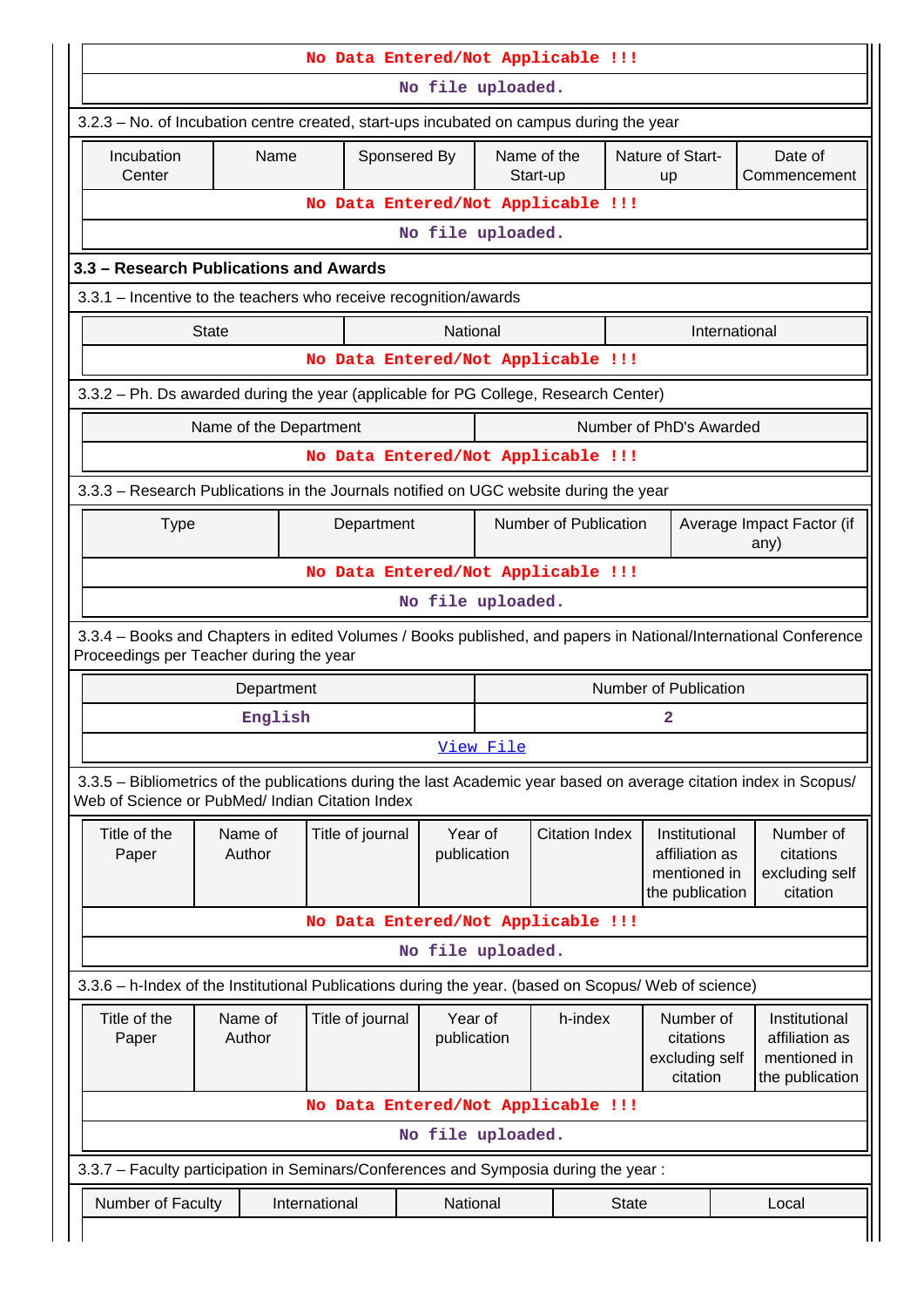| No Data Entered/Not Applicable !!!                                                                                                                                                                                     |  |  |  |  |  |  |
|------------------------------------------------------------------------------------------------------------------------------------------------------------------------------------------------------------------------|--|--|--|--|--|--|
| View File                                                                                                                                                                                                              |  |  |  |  |  |  |
| 3.4 - Extension Activities                                                                                                                                                                                             |  |  |  |  |  |  |
| 3.4.1 – Number of extension and outreach programmes conducted in collaboration with industry, community and<br>Non- Government Organisations through NSS/NCC/Red cross/Youth Red Cross (YRC) etc., during the year     |  |  |  |  |  |  |
| Title of the activities<br>Organising unit/agency/<br>Number of teachers<br>Number of students<br>collaborating agency<br>participated in such<br>participated in such<br>activities<br>activities                     |  |  |  |  |  |  |
| No Data Entered/Not Applicable !!!                                                                                                                                                                                     |  |  |  |  |  |  |
| View File                                                                                                                                                                                                              |  |  |  |  |  |  |
| 3.4.2 - Awards and recognition received for extension activities from Government and other recognized bodies<br>during the year                                                                                        |  |  |  |  |  |  |
| Name of the activity<br>Number of students<br>Award/Recognition<br><b>Awarding Bodies</b><br><b>Benefited</b>                                                                                                          |  |  |  |  |  |  |
| No Data Entered/Not Applicable !!!                                                                                                                                                                                     |  |  |  |  |  |  |
| No file uploaded.                                                                                                                                                                                                      |  |  |  |  |  |  |
| 3.4.3 - Students participating in extension activities with Government Organisations, Non-Government<br>Organisations and programmes such as Swachh Bharat, Aids Awareness, Gender Issue, etc. during the year         |  |  |  |  |  |  |
| Name of the scheme<br>Name of the activity<br>Number of teachers<br>Number of students<br>Organising unit/Agen<br>cy/collaborating<br>participated in such<br>participated in such<br>activites<br>activites<br>agency |  |  |  |  |  |  |
| No Data Entered/Not Applicable !!!                                                                                                                                                                                     |  |  |  |  |  |  |
| View File                                                                                                                                                                                                              |  |  |  |  |  |  |
| 3.5 - Collaborations                                                                                                                                                                                                   |  |  |  |  |  |  |
| 3.5.1 – Number of Collaborative activities for research, faculty exchange, student exchange during the year                                                                                                            |  |  |  |  |  |  |
| Nature of activity<br>Participant<br>Source of financial support<br>Duration                                                                                                                                           |  |  |  |  |  |  |
| No Data Entered/Not Applicable !!!                                                                                                                                                                                     |  |  |  |  |  |  |
| No file uploaded.                                                                                                                                                                                                      |  |  |  |  |  |  |
| 3.5.2 - Linkages with institutions/industries for internship, on-the- job training, project work, sharing of research<br>facilities etc. during the year                                                               |  |  |  |  |  |  |
| Title of the<br><b>Duration From</b><br><b>Duration To</b><br>Nature of linkage<br>Name of the<br>Participant<br>linkage<br>partnering<br>institution/<br>industry<br>/research lab<br>with contact<br>details         |  |  |  |  |  |  |
| No Data Entered/Not Applicable !!!                                                                                                                                                                                     |  |  |  |  |  |  |
| No file uploaded.                                                                                                                                                                                                      |  |  |  |  |  |  |
| 3.5.3 – MoUs signed with institutions of national, international importance, other universities, industries, corporate<br>houses etc. during the year                                                                  |  |  |  |  |  |  |
| Purpose/Activities<br>Number of<br>Organisation<br>Date of MoU signed<br>students/teachers<br>participated under MoUs                                                                                                  |  |  |  |  |  |  |
| No Data Entered/Not Applicable !!!                                                                                                                                                                                     |  |  |  |  |  |  |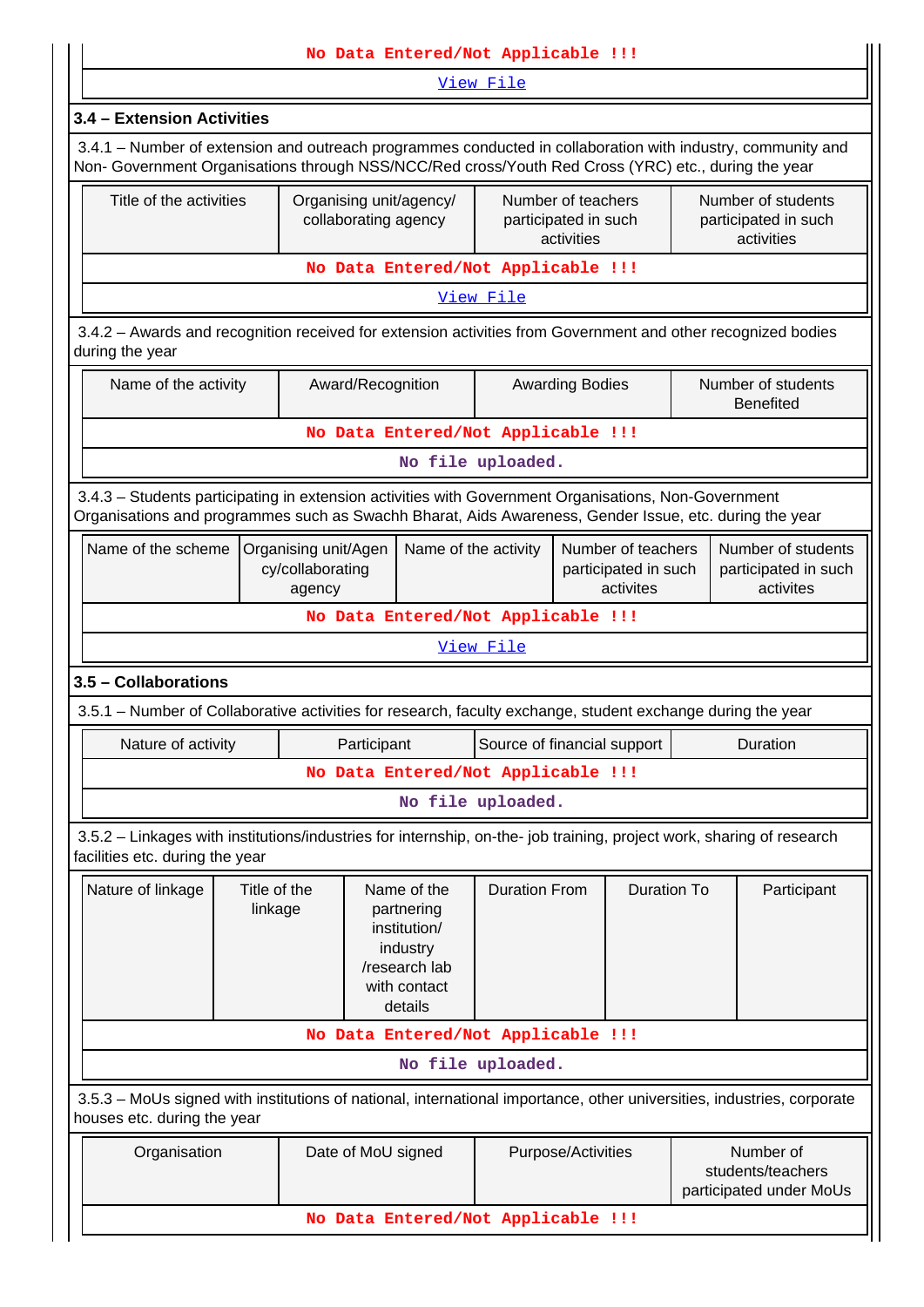|                                                                                                                                                                                                                                                         |                                                  |                                            |                                             |                            | No file uploaded.                  |                                          |                                |                                                     |               |
|---------------------------------------------------------------------------------------------------------------------------------------------------------------------------------------------------------------------------------------------------------|--------------------------------------------------|--------------------------------------------|---------------------------------------------|----------------------------|------------------------------------|------------------------------------------|--------------------------------|-----------------------------------------------------|---------------|
| <b>CRITERION IV - INFRASTRUCTURE AND LEARNING RESOURCES</b>                                                                                                                                                                                             |                                                  |                                            |                                             |                            |                                    |                                          |                                |                                                     |               |
| 4.1 - Physical Facilities                                                                                                                                                                                                                               |                                                  |                                            |                                             |                            |                                    |                                          |                                |                                                     |               |
| 4.1.1 – Budget allocation, excluding salary for infrastructure augmentation during the year                                                                                                                                                             |                                                  |                                            |                                             |                            |                                    |                                          |                                |                                                     |               |
|                                                                                                                                                                                                                                                         | Budget allocated for infrastructure augmentation |                                            |                                             |                            |                                    |                                          |                                | Budget utilized for infrastructure development      |               |
|                                                                                                                                                                                                                                                         |                                                  | 517946                                     |                                             |                            |                                    |                                          | 385857                         |                                                     |               |
| 4.1.2 – Details of augmentation in infrastructure facilities during the year                                                                                                                                                                            |                                                  |                                            |                                             |                            |                                    |                                          |                                |                                                     |               |
|                                                                                                                                                                                                                                                         |                                                  | <b>Facilities</b>                          |                                             |                            |                                    |                                          | <b>Existing or Newly Added</b> |                                                     |               |
|                                                                                                                                                                                                                                                         |                                                  |                                            |                                             |                            | No Data Entered/Not Applicable !!! |                                          |                                |                                                     |               |
|                                                                                                                                                                                                                                                         |                                                  |                                            |                                             |                            | View File                          |                                          |                                |                                                     |               |
| 4.2 - Library as a Learning Resource                                                                                                                                                                                                                    |                                                  |                                            |                                             |                            |                                    |                                          |                                |                                                     |               |
| 4.2.1 - Library is automated {Integrated Library Management System (ILMS)}                                                                                                                                                                              |                                                  |                                            |                                             |                            |                                    |                                          |                                |                                                     |               |
|                                                                                                                                                                                                                                                         | Name of the ILMS<br>software                     |                                            | Nature of automation (fully<br>or patially) |                            |                                    | Version                                  |                                | Year of automation                                  |               |
|                                                                                                                                                                                                                                                         |                                                  |                                            |                                             |                            | No Data Entered/Not Applicable !!! |                                          |                                |                                                     |               |
| 4.2.2 - Library Services                                                                                                                                                                                                                                |                                                  |                                            |                                             |                            |                                    |                                          |                                |                                                     |               |
| Library<br>Service Type                                                                                                                                                                                                                                 |                                                  | Existing                                   |                                             |                            | Newly Added                        |                                          |                                | Total                                               |               |
|                                                                                                                                                                                                                                                         |                                                  |                                            |                                             |                            | No Data Entered/Not Applicable !!! |                                          |                                |                                                     |               |
|                                                                                                                                                                                                                                                         |                                                  |                                            |                                             |                            | View File                          |                                          |                                |                                                     |               |
| 4.2.3 - E-content developed by teachers such as: e-PG- Pathshala, CEC (under e-PG- Pathshala CEC (Under<br>Graduate) SWAYAM other MOOCs platform NPTEL/NMEICT/any other Government initiatives & institutional<br>(Learning Management System (LMS) etc |                                                  |                                            |                                             |                            |                                    |                                          |                                |                                                     |               |
|                                                                                                                                                                                                                                                         | Name of the Teacher                              |                                            | Name of the Module                          |                            |                                    | Platform on which module<br>is developed |                                | Date of launching e-<br>content                     |               |
|                                                                                                                                                                                                                                                         |                                                  |                                            |                                             |                            | No Data Entered/Not Applicable !!! |                                          |                                |                                                     |               |
|                                                                                                                                                                                                                                                         |                                                  |                                            |                                             |                            | No file uploaded.                  |                                          |                                |                                                     |               |
| 4.3 - IT Infrastructure                                                                                                                                                                                                                                 |                                                  |                                            |                                             |                            |                                    |                                          |                                |                                                     |               |
| 4.3.1 - Technology Upgradation (overall)                                                                                                                                                                                                                |                                                  |                                            |                                             |                            |                                    |                                          |                                |                                                     |               |
| <b>Type</b>                                                                                                                                                                                                                                             | <b>Total Co</b><br>mputers                       | Computer<br>Lab                            | Internet                                    | <b>Browsing</b><br>centers | Computer<br>Centers                | Office                                   | Departme<br>nts                | Available<br><b>Bandwidt</b><br>h (MBPS/<br>GBPS)   | <b>Others</b> |
| Existin<br>g                                                                                                                                                                                                                                            | 107                                              | 48                                         | 2                                           | 6                          | $\overline{\mathbf{2}}$            | 5                                        | 11                             | $\mathbf{2}$                                        | 43            |
| Added                                                                                                                                                                                                                                                   | $\mathbf 0$                                      | $\mathbf 0$                                | $\mathbf 0$                                 | $\mathbf 0$                | $\mathbf 0$                        | $\mathbf 0$                              | $\mathbf 0$                    | $\mathbf 0$                                         | $\mathbf 0$   |
| Total                                                                                                                                                                                                                                                   | 107                                              | 48                                         | $\overline{\mathbf{2}}$                     | 6                          | $\overline{\mathbf{2}}$            | 5                                        | 11                             | $\overline{\mathbf{2}}$                             | 43            |
| 4.3.2 - Bandwidth available of internet connection in the Institution (Leased line)                                                                                                                                                                     |                                                  |                                            |                                             |                            |                                    |                                          |                                |                                                     |               |
|                                                                                                                                                                                                                                                         |                                                  |                                            |                                             |                            | 2 MBPS/ GBPS                       |                                          |                                |                                                     |               |
| 4.3.3 - Facility for e-content                                                                                                                                                                                                                          |                                                  |                                            |                                             |                            |                                    |                                          |                                |                                                     |               |
|                                                                                                                                                                                                                                                         |                                                  | Name of the e-content development facility |                                             |                            |                                    |                                          |                                | Provide the link of the videos and media centre and |               |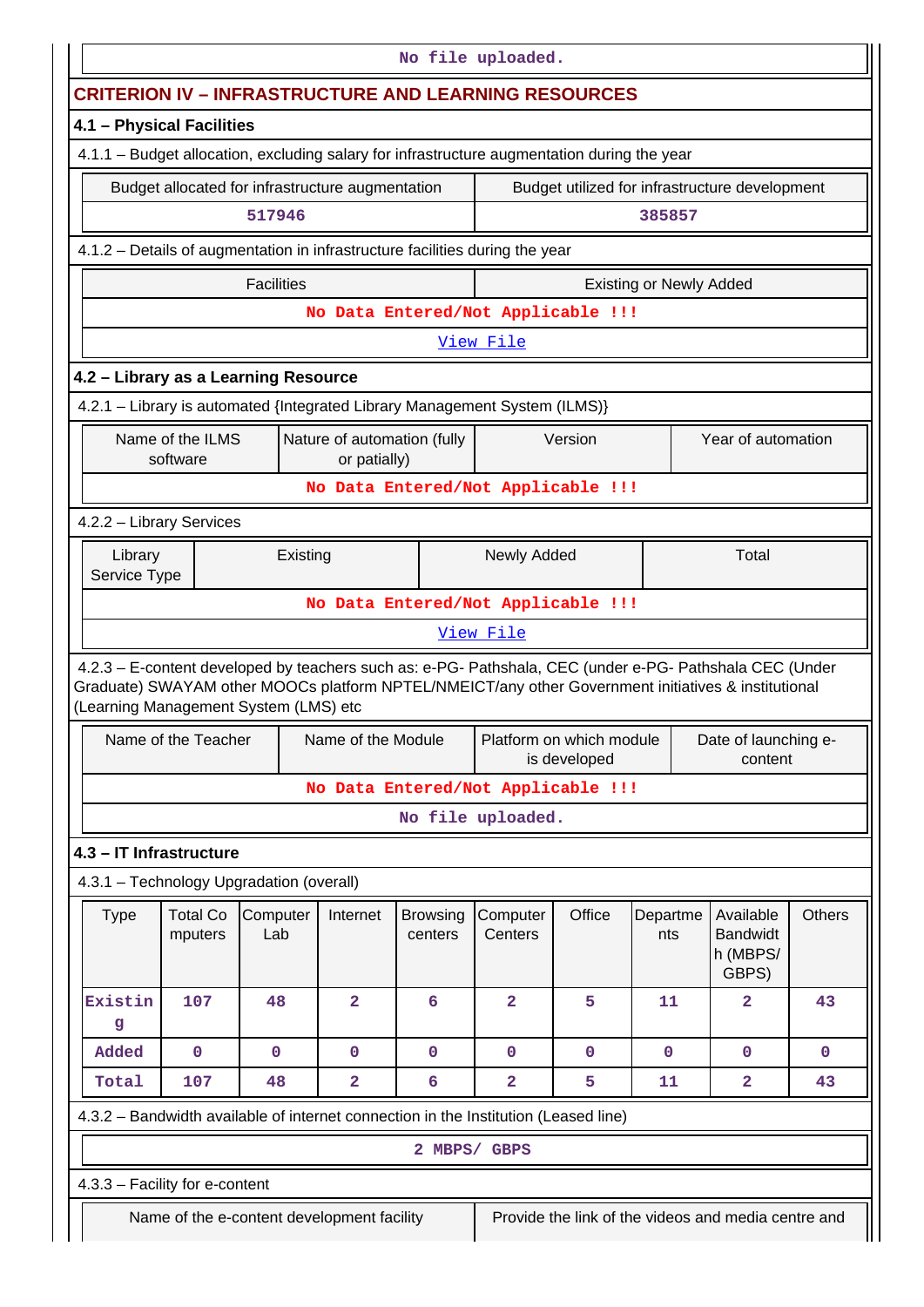#### **No Data Entered/Not Applicable !!!**

#### **4.4 – Maintenance of Campus Infrastructure**

 4.4.1 – Expenditure incurred on maintenance of physical facilities and academic support facilities, excluding salary component, during the year

| Assigned Budget on<br>academic facilities | Expenditure incurred on<br>maintenance of academic<br>facilities | Assigned budget on<br>physical facilities | Expenditure incurredon<br>maintenance of physical<br>facilites |
|-------------------------------------------|------------------------------------------------------------------|-------------------------------------------|----------------------------------------------------------------|
| 2132790                                   | 1303332                                                          | 786529                                    | 482054                                                         |

 4.4.2 – Procedures and policies for maintaining and utilizing physical, academic and support facilities - laboratory, library, sports complex, computers, classrooms etc. (maximum 500 words) (information to be available in institutional Website, provide link)

 **The grant received by the college from government and other agencies are utilized for new construction, renovation and upkeep all the infrastructure of the college. New building is under construction just adjacent to the present college building. The construction and maintenance is carried out by the State Public Work Departments (PWD). To ensure the safety of the students, CCTV cameras are fixed at certain points and the control of these cameras is monitored at the Principal Room. The Laboratories of the Faculty of Science, Department of Geography, IT Lab, and Language-cum-Career Lab are wellmaintained with state-of-the-art and latest techniques. The equipments are purchased by individual departments with the help of Purchase Committee. The items purchased are entered in the stock registers. The library of the college has text-books, magazines and a regular supply of newspapers supplement the reading habit of the students and provide them access for wider knowledge. The library also provides the internet access to the students and teachers. The library maintains register of students and the staff visiting the library. The college has IT Lab where students learn whenever they get the time to visit the lab during college hours. To make the students equipped with basic knowledge of computers, the students are given preference to learn computers in the IT Lab. Ensuring the safety of the students, the fire extinguishers are installed and checked every year. Sports play an important role in the lives of a many students. There are various facilities to engage all students through gym and sports activities in college. The students participate in Inter-College Championships held every year in Cricket, Kabaddi, Kho-Kho, Boxing, Badminton, etc. annual Athletic Meet is organized commemorating the birth anniversary of Hockey wizard Dhyan Chand that provides an opportunity for the athletes of the college for participation in sports actively.**

# **CRITERION V – STUDENT SUPPORT AND PROGRESSION**

## **5.1 – Student Support**

 5.1.1 – Scholarships and Financial Support Name/Title of the scheme | Number of students | Amount in Rupees **No Data Entered/Not Applicable !!!** [View File](https://assessmentonline.naac.gov.in/public/Postacc/Scholarships/4930_Scholarships_1584613963.xlsx) 5.1.2 – Number of capability enhancement and development schemes such as Soft skill development, Remedial coaching, Language lab, Bridge courses, Yoga, Meditation, Personal Counselling and Mentoring etc., Name of the capability Date of implemetation | Number of students Agencies involved

| Name of the capability | Date of implemetation | Number of students | Agencies involved |
|------------------------|-----------------------|--------------------|-------------------|
| enhancement scheme     |                       | enrolled           |                   |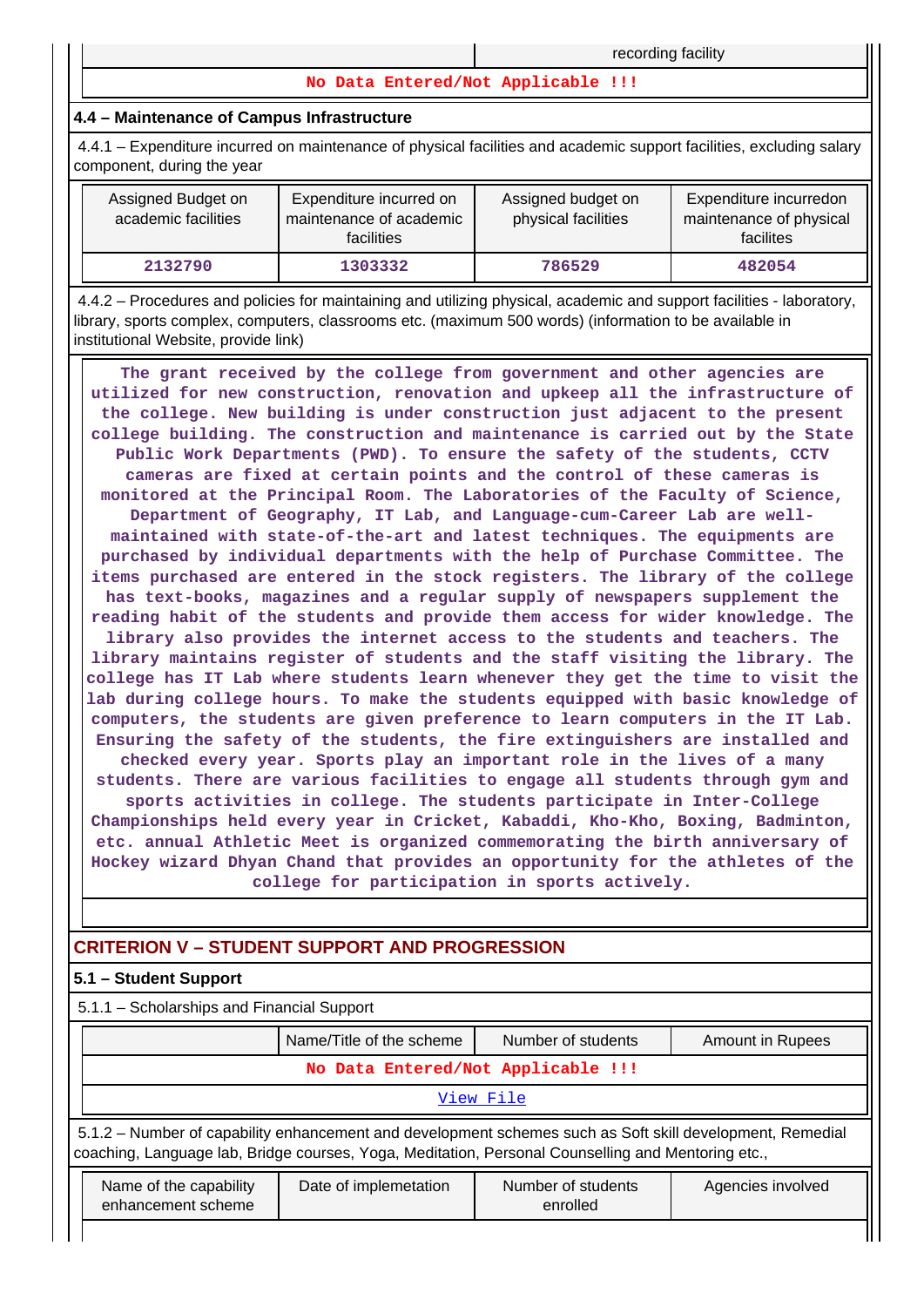|                                                                                                                                          | No Data Entered/Not Applicable !!!                                                                                                                                                     |                                                                      |                                                                             |                                                              |                                     |  |  |
|------------------------------------------------------------------------------------------------------------------------------------------|----------------------------------------------------------------------------------------------------------------------------------------------------------------------------------------|----------------------------------------------------------------------|-----------------------------------------------------------------------------|--------------------------------------------------------------|-------------------------------------|--|--|
| View File                                                                                                                                |                                                                                                                                                                                        |                                                                      |                                                                             |                                                              |                                     |  |  |
| 5.1.3 – Students benefited by guidance for competitive examinations and career counselling offered by the<br>institution during the year |                                                                                                                                                                                        |                                                                      |                                                                             |                                                              |                                     |  |  |
| Year                                                                                                                                     | Name of the<br>scheme                                                                                                                                                                  | Number of<br>benefited<br>students for<br>competitive<br>examination | Number of<br>benefited<br>students by<br>career<br>counseling<br>activities | Number of<br>students who<br>have passedin<br>the comp. exam | Number of<br>studentsp placed       |  |  |
|                                                                                                                                          |                                                                                                                                                                                        | No Data Entered/Not Applicable !!!                                   |                                                                             |                                                              |                                     |  |  |
|                                                                                                                                          |                                                                                                                                                                                        |                                                                      | View File                                                                   |                                                              |                                     |  |  |
| harassment and ragging cases during the year                                                                                             | 5.1.4 – Institutional mechanism for transparency, timely redressal of student grievances, Prevention of sexual                                                                         |                                                                      |                                                                             |                                                              |                                     |  |  |
|                                                                                                                                          | Total grievances received                                                                                                                                                              | Number of grievances redressed                                       |                                                                             | Avg. number of days for grievance<br>redressal               |                                     |  |  |
|                                                                                                                                          | 0                                                                                                                                                                                      | 0                                                                    |                                                                             | $\mathbf 0$                                                  |                                     |  |  |
| 5.2 - Student Progression                                                                                                                |                                                                                                                                                                                        |                                                                      |                                                                             |                                                              |                                     |  |  |
|                                                                                                                                          | 5.2.1 - Details of campus placement during the year                                                                                                                                    |                                                                      |                                                                             |                                                              |                                     |  |  |
|                                                                                                                                          | On campus                                                                                                                                                                              |                                                                      |                                                                             | Off campus                                                   |                                     |  |  |
| Nameof<br>organizations<br>visited                                                                                                       | Number of<br>students<br>participated                                                                                                                                                  | Number of<br>stduents placed                                         | Nameof<br>organizations<br>visited                                          | Number of<br>students<br>participated                        | Number of<br>stduents placed        |  |  |
|                                                                                                                                          |                                                                                                                                                                                        | No Data Entered/Not Applicable !!!                                   |                                                                             |                                                              |                                     |  |  |
|                                                                                                                                          |                                                                                                                                                                                        |                                                                      | No file uploaded.                                                           |                                                              |                                     |  |  |
|                                                                                                                                          | 5.2.2 - Student progression to higher education in percentage during the year                                                                                                          |                                                                      |                                                                             |                                                              |                                     |  |  |
| Year                                                                                                                                     | Number of<br>students<br>enrolling into<br>higher education                                                                                                                            | Programme<br>graduated from                                          | Depratment<br>graduated from                                                | Name of<br>institution joined                                | Name of<br>programme<br>admitted to |  |  |
|                                                                                                                                          |                                                                                                                                                                                        | No Data Entered/Not Applicable !!!                                   |                                                                             |                                                              |                                     |  |  |
|                                                                                                                                          |                                                                                                                                                                                        |                                                                      | View File                                                                   |                                                              |                                     |  |  |
|                                                                                                                                          | 5.2.3 - Students qualifying in state/ national/ international level examinations during the year<br>(eg:NET/SET/SLET/GATE/GMAT/CAT/GRE/TOFEL/Civil Services/State Government Services) |                                                                      |                                                                             |                                                              |                                     |  |  |
|                                                                                                                                          | Items                                                                                                                                                                                  |                                                                      | Number of students selected/ qualifying                                     |                                                              |                                     |  |  |
|                                                                                                                                          |                                                                                                                                                                                        | No Data Entered/Not Applicable !!!                                   |                                                                             |                                                              |                                     |  |  |
|                                                                                                                                          |                                                                                                                                                                                        |                                                                      | View File                                                                   |                                                              |                                     |  |  |
|                                                                                                                                          | 5.2.4 - Sports and cultural activities / competitions organised at the institution level during the year                                                                               |                                                                      |                                                                             |                                                              |                                     |  |  |
|                                                                                                                                          | Activity                                                                                                                                                                               | Level                                                                |                                                                             | Number of Participants                                       |                                     |  |  |
|                                                                                                                                          |                                                                                                                                                                                        | No Data Entered/Not Applicable !!!                                   |                                                                             |                                                              |                                     |  |  |
|                                                                                                                                          |                                                                                                                                                                                        |                                                                      | View File                                                                   |                                                              |                                     |  |  |
| 5.3 - Student Participation and Activities                                                                                               |                                                                                                                                                                                        |                                                                      |                                                                             |                                                              |                                     |  |  |
|                                                                                                                                          | 5.3.1 – Number of awards/medals for outstanding performance in sports/cultural activities at national/international<br>level (award for a team event should be counted as one)         |                                                                      |                                                                             |                                                              |                                     |  |  |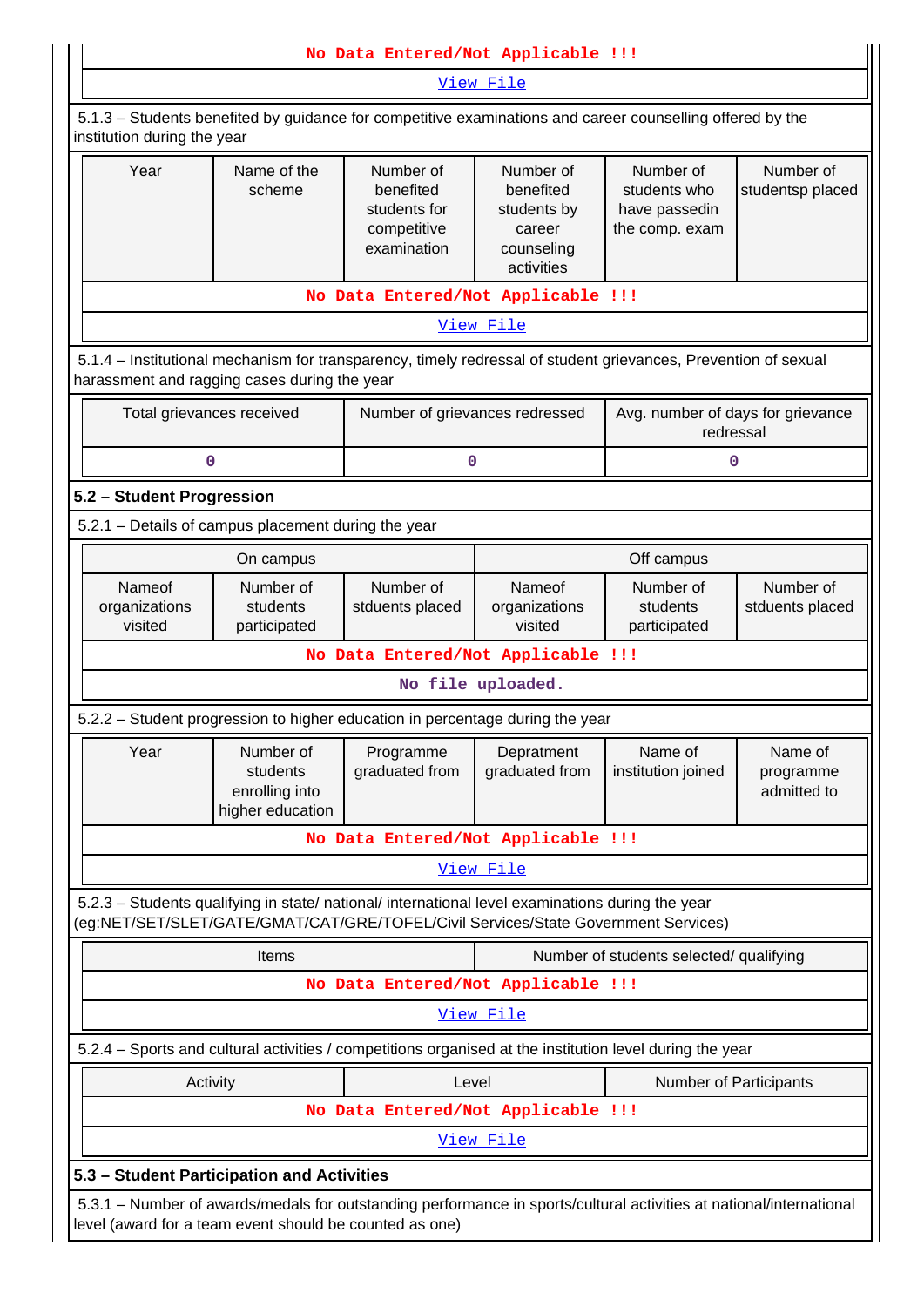| Year                                                                                                                                                                                                                                                                                                                                                                                                                                                                                                                                                                                                                                                                                                                                                                                                                                                                                                                                                                                                                                                                                                                                                                                                                                                                                                                                                                                                                                        | Name of the<br>award/medal                                         | National/<br>Internaional | Number of<br>awards for                      | Number of<br>awards for | Student ID<br>number | Name of the<br>student |  |  |
|---------------------------------------------------------------------------------------------------------------------------------------------------------------------------------------------------------------------------------------------------------------------------------------------------------------------------------------------------------------------------------------------------------------------------------------------------------------------------------------------------------------------------------------------------------------------------------------------------------------------------------------------------------------------------------------------------------------------------------------------------------------------------------------------------------------------------------------------------------------------------------------------------------------------------------------------------------------------------------------------------------------------------------------------------------------------------------------------------------------------------------------------------------------------------------------------------------------------------------------------------------------------------------------------------------------------------------------------------------------------------------------------------------------------------------------------|--------------------------------------------------------------------|---------------------------|----------------------------------------------|-------------------------|----------------------|------------------------|--|--|
|                                                                                                                                                                                                                                                                                                                                                                                                                                                                                                                                                                                                                                                                                                                                                                                                                                                                                                                                                                                                                                                                                                                                                                                                                                                                                                                                                                                                                                             |                                                                    |                           | Sports<br>No Data Entered/Not Applicable !!! | Cultural                |                      |                        |  |  |
|                                                                                                                                                                                                                                                                                                                                                                                                                                                                                                                                                                                                                                                                                                                                                                                                                                                                                                                                                                                                                                                                                                                                                                                                                                                                                                                                                                                                                                             |                                                                    |                           | No file uploaded.                            |                         |                      |                        |  |  |
| 5.3.2 - Activity of Student Council & representation of students on academic & administrative bodies/committees of<br>the institution (maximum 500 words)                                                                                                                                                                                                                                                                                                                                                                                                                                                                                                                                                                                                                                                                                                                                                                                                                                                                                                                                                                                                                                                                                                                                                                                                                                                                                   |                                                                    |                           |                                              |                         |                      |                        |  |  |
| Democracy is a government of people by the people for the people. In Democracy,<br>representatives of people are elected by casting vote in or against the<br>candidates. Similarly there is also a provision of election in Universities and<br>Colleges. However, Himachal Pradesh University has not been conducting<br>students' election on account of certain reasons. So, the University has<br>decided to form CSCA on merit basis. In this process, President, Vice<br>President, Secretary and Joint Secretary were nominated on the basis of merit<br>in their academic fields. During the above session, Heena, student of M.A<br>Hindi, was nominated for President of CSCA. Beside this, she has been topper of<br>Entrance test of MA in CU Dharmshala. The representatives of CSCA raised their<br>demands before Chief Minister of Himachal Pradesh demanding maintenance of<br>Girls' hostel in the college. Besides, newly nominated CSCA body organized CSCA<br>Function 'Unnayan' in which various cultural activities like Folk dance, Solo<br>Dance, Solo Dance, Solo Song, Group Song, Folk Song, Western Song, Mime, Mono<br>Acting, Skit, etc. were made to perform. Fascinatingly, CSCA has been working<br>cordially with the College administration while conducting different activities<br>in the college campus. Thus, CSCA proved to be supportive body to the<br>development of institution like college. |                                                                    |                           |                                              |                         |                      |                        |  |  |
| <b>No</b>                                                                                                                                                                                                                                                                                                                                                                                                                                                                                                                                                                                                                                                                                                                                                                                                                                                                                                                                                                                                                                                                                                                                                                                                                                                                                                                                                                                                                                   | 5.4.1 - Whether the institution has registered Alumni Association? |                           |                                              |                         |                      |                        |  |  |
| 5.4.2 - No. of enrolled Alumni:                                                                                                                                                                                                                                                                                                                                                                                                                                                                                                                                                                                                                                                                                                                                                                                                                                                                                                                                                                                                                                                                                                                                                                                                                                                                                                                                                                                                             |                                                                    |                           |                                              |                         |                      |                        |  |  |
|                                                                                                                                                                                                                                                                                                                                                                                                                                                                                                                                                                                                                                                                                                                                                                                                                                                                                                                                                                                                                                                                                                                                                                                                                                                                                                                                                                                                                                             |                                                                    |                           | 52                                           |                         |                      |                        |  |  |
|                                                                                                                                                                                                                                                                                                                                                                                                                                                                                                                                                                                                                                                                                                                                                                                                                                                                                                                                                                                                                                                                                                                                                                                                                                                                                                                                                                                                                                             | 5.4.3 - Alumni contribution during the year (in Rupees) :          |                           |                                              |                         |                      |                        |  |  |
|                                                                                                                                                                                                                                                                                                                                                                                                                                                                                                                                                                                                                                                                                                                                                                                                                                                                                                                                                                                                                                                                                                                                                                                                                                                                                                                                                                                                                                             |                                                                    |                           | 0                                            |                         |                      |                        |  |  |
|                                                                                                                                                                                                                                                                                                                                                                                                                                                                                                                                                                                                                                                                                                                                                                                                                                                                                                                                                                                                                                                                                                                                                                                                                                                                                                                                                                                                                                             | 5.4.4 - Meetings/activities organized by Alumni Association:       |                           |                                              |                         |                      |                        |  |  |
|                                                                                                                                                                                                                                                                                                                                                                                                                                                                                                                                                                                                                                                                                                                                                                                                                                                                                                                                                                                                                                                                                                                                                                                                                                                                                                                                                                                                                                             |                                                                    |                           | 01                                           |                         |                      |                        |  |  |
|                                                                                                                                                                                                                                                                                                                                                                                                                                                                                                                                                                                                                                                                                                                                                                                                                                                                                                                                                                                                                                                                                                                                                                                                                                                                                                                                                                                                                                             | <b>CRITERION VI - GOVERNANCE, LEADERSHIP AND MANAGEMENT</b>        |                           |                                              |                         |                      |                        |  |  |
|                                                                                                                                                                                                                                                                                                                                                                                                                                                                                                                                                                                                                                                                                                                                                                                                                                                                                                                                                                                                                                                                                                                                                                                                                                                                                                                                                                                                                                             | 6.1 - Institutional Vision and Leadership                          |                           |                                              |                         |                      |                        |  |  |
| words)                                                                                                                                                                                                                                                                                                                                                                                                                                                                                                                                                                                                                                                                                                                                                                                                                                                                                                                                                                                                                                                                                                                                                                                                                                                                                                                                                                                                                                      |                                                                    |                           |                                              |                         |                      |                        |  |  |
| 6.1.1 – Mention two practices of decentralization and participative management during the last year (maximum 500<br>The College Principal constitutes various committees at the beginning of each<br>academic session for smooth working all round the year. Various committees are<br>College governance (RUSA), Admission, IQAC, House Examination, Discipline,<br>Library, Canteen, Hostel, CSCA advisory, Campus Beautification, Scholarship,<br>Purchase, University Examination Forms and Bus Pass Attestation, Committee<br>against Sexual Harassment, Women Cell, Subject societies, Anti Ragging<br>Committee, Career Counselling Cell, College website, Sports, Time-Table<br>Committee, College Magazine committee, etc. IQAC decentralizes its work that                                                                                                                                                                                                                                                                                                                                                                                                                                                                                                                                                                                                                                                                        |                                                                    |                           |                                              |                         |                      |                        |  |  |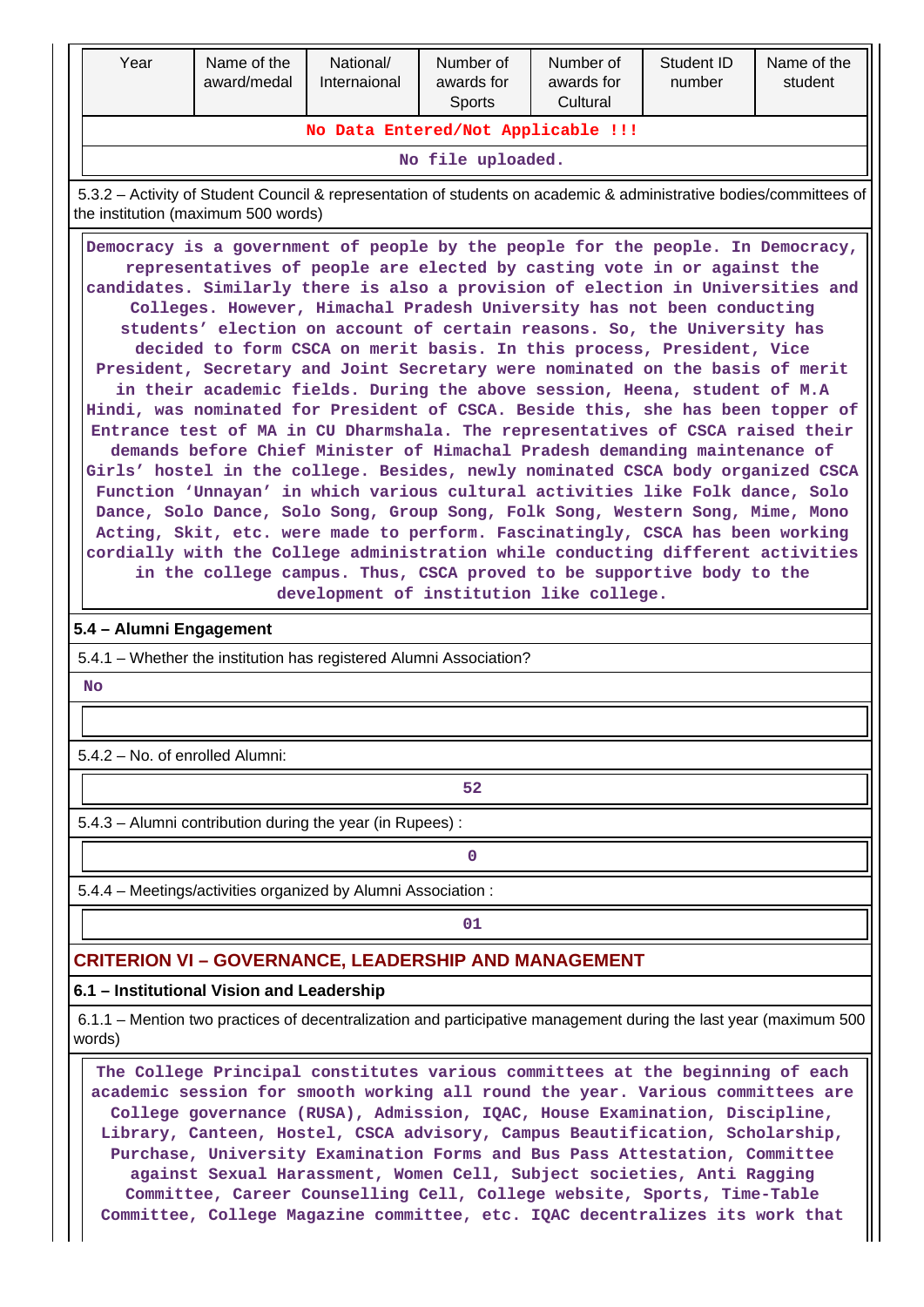**has a significant impact on policy, planning and management of the college. At the same time, decentralization is seen as a means of improving the efficiency of education system and the quality of educational services. In order to carry out different activities? academic and co-curricular to enhance the knowledge of the students there are different facilities like IQAC, Computer lab/UGC Resource Centre, Conference Hall, Smart Class, Language Lab, etc. in this institution. The college administration is participative and regular meetings are convened amongst the Principal, staff members and students in implementing efficient plans. The matters at the department level are discussed by the senior most faculty member of the concerned department with the Principal. This gives the faculty an enormous sense of belonging and pride in the institution and this brings out the best in them. At various levels the college grooms the Governance council, Principal, teaching staff, non-teaching staff, supporting staff, student representatives (CSCA), PTA, Alumni and various committees**

**jointly empowered to propose, design, formulate and execute their plans within the frame work of governance. The Academic, Administrative, NCC, NSS, RR, IQAC all are working together for the smooth running and over all functioning of this college.**

6.1.2 – Does the institution have a Management Information System (MIS)?

#### **Partial**

#### **6.2 – Strategy Development and Deployment**

6.2.1 – Quality improvement strategies adopted by the institution for each of the following (with in 100 words each):

| <b>Strategy Type</b>                                          | <b>Details</b>                                                                                                                                                                                                                                                                                                                                                                                                                                                                                                                                                                                                                                         |
|---------------------------------------------------------------|--------------------------------------------------------------------------------------------------------------------------------------------------------------------------------------------------------------------------------------------------------------------------------------------------------------------------------------------------------------------------------------------------------------------------------------------------------------------------------------------------------------------------------------------------------------------------------------------------------------------------------------------------------|
| Human Resource Management                                     | On the outset of new academic session<br>the college, the Principal constitutes<br>various committees and clubs comprising<br>of the staff to coordinate different<br>activities throughout the year to<br>ensure smooth functioning of the<br>college. Human resources are<br>effectively and efficiently utilized<br>for strengthening the departments and<br>for community extension activities.<br>College send the new recruits for<br>induction, orientation and training<br>programmes periodically to the various<br>training centres in order to enhance<br>capacities of staff.                                                              |
| Library, ICT and Physical<br>Infrastructure / Instrumentation | The library has pleasant reading<br>atmosphere with ample seating capacity.<br>It has a separate section of books<br>meant for preparation of competitive<br>examinations requisition forms are also<br>available for students for<br>requisitioning books of their choice.<br>The library has about 13,726 books in<br>different subjects. Internet service<br>has been made available to the library<br>users. Latest books magazines are<br>constantly purchased from time to time.<br>To keep the students updated, Hindi and<br>English newspapers are made available.<br>Open access is provided to all staff<br>members and students to the ICT |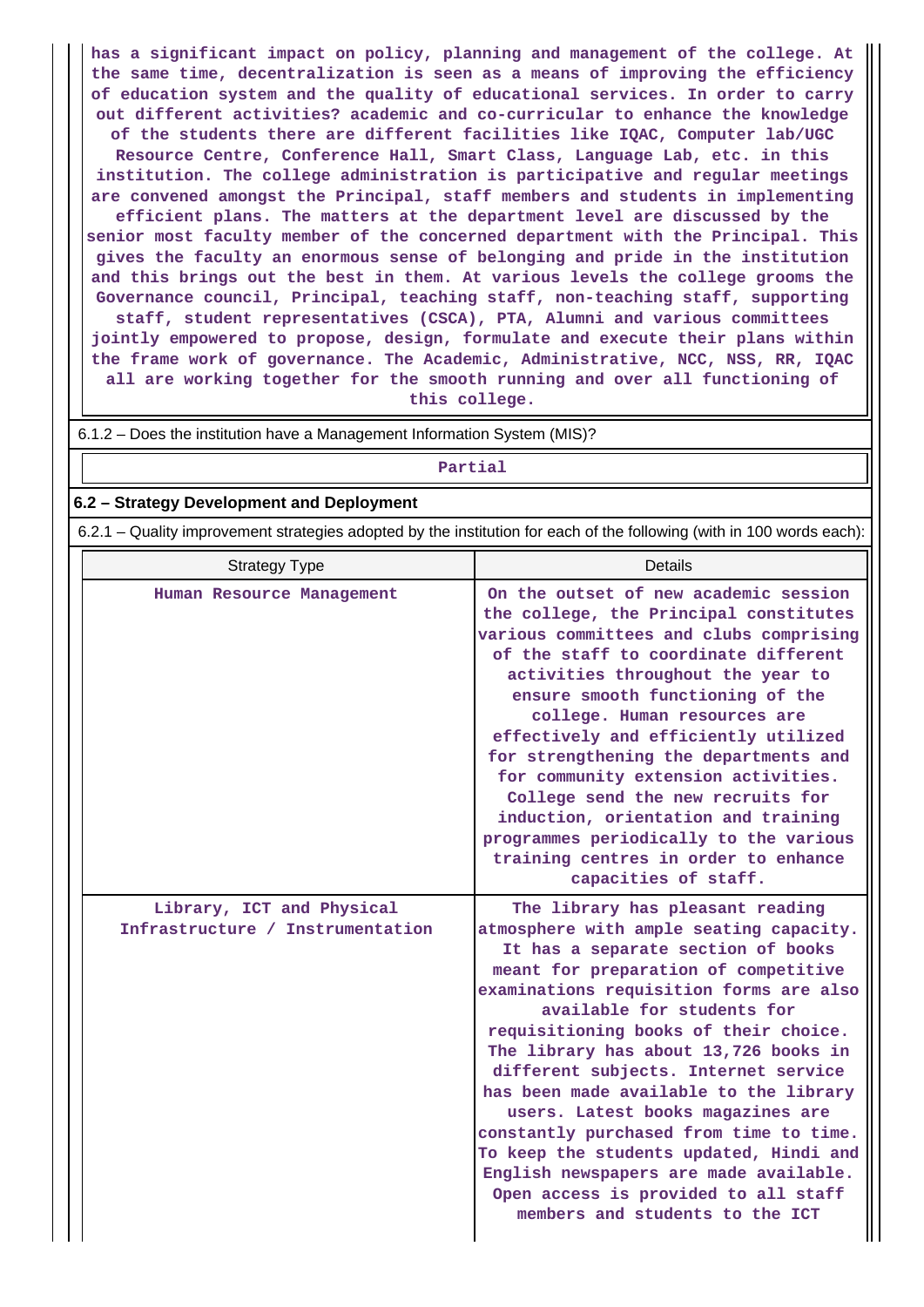|  |                            | resources available in the college to<br>hone their IT skills. The College is in<br>the process of expanding its campus by<br>constructing a new building adjacent to<br>the older as the new courses are being<br>introduced. Classrooms/laboratories are<br>being equipped with the projectors for<br>facilitating the teaching and learning.<br>New instruments/apparatus are<br>constantly procured for different<br>laboratories.                                                                                                                                                                                                                                                                                                                                                                                                                                                                                    |
|--|----------------------------|---------------------------------------------------------------------------------------------------------------------------------------------------------------------------------------------------------------------------------------------------------------------------------------------------------------------------------------------------------------------------------------------------------------------------------------------------------------------------------------------------------------------------------------------------------------------------------------------------------------------------------------------------------------------------------------------------------------------------------------------------------------------------------------------------------------------------------------------------------------------------------------------------------------------------|
|  | Research and Development   | The faculty members along with their<br>teaching duties also devote time for<br>research and present papers in various<br>national/international conferences.                                                                                                                                                                                                                                                                                                                                                                                                                                                                                                                                                                                                                                                                                                                                                             |
|  | Examination and Evaluation | Being an affiliated college under<br>Himachal Pradesh University, Shimla, we<br>follow the University rules and norms.<br>The college evaluates the students by<br>conducting house tests, class tests and<br>oral tests. The University introduced<br>the CCA for improving the evaluation<br>process. The examination process and<br>Internal Assessment system is totally<br>transparent and impartial. The results<br>are displayed on the notice board for a<br>stipulated period for students to raise<br>doubts, if any. Internal Assessment,<br>has a weightage of 30 percent of the<br>final marks wherein class performance,<br>assignments, attendance, house tests,<br>class tests are a part of Internal<br>Assessment.                                                                                                                                                                                      |
|  | Teaching and Learning      | To impart quality education to<br>students, the faculty members use<br>Information and Communication<br>Technology (ICT) tools as modern<br>techniques for teaching. The faculty<br>members also conduct the seminars in<br>their department regularly. The<br>seminars are conducted in the IT lab<br>and the Conference Hall. Faculty<br>members regularly go for sessions<br>conducted at State Council of Education<br>Research and Training (SCERT), Solan<br>and Dharamshala (HP) to enhance their<br>teaching skills. Apart from classroom<br>interaction, the different tools used<br>are LCD Projectors, Smart Classrooms,<br>OHP Projectors, etc. Meaningful<br>learning is done through guided<br>teaching and guided library<br>assignments, group discussion,<br>seminars, debates, quiz, class tests,<br>viva, etc. Regular feedback is taken<br>from students to improve teaching and<br>learning methods. |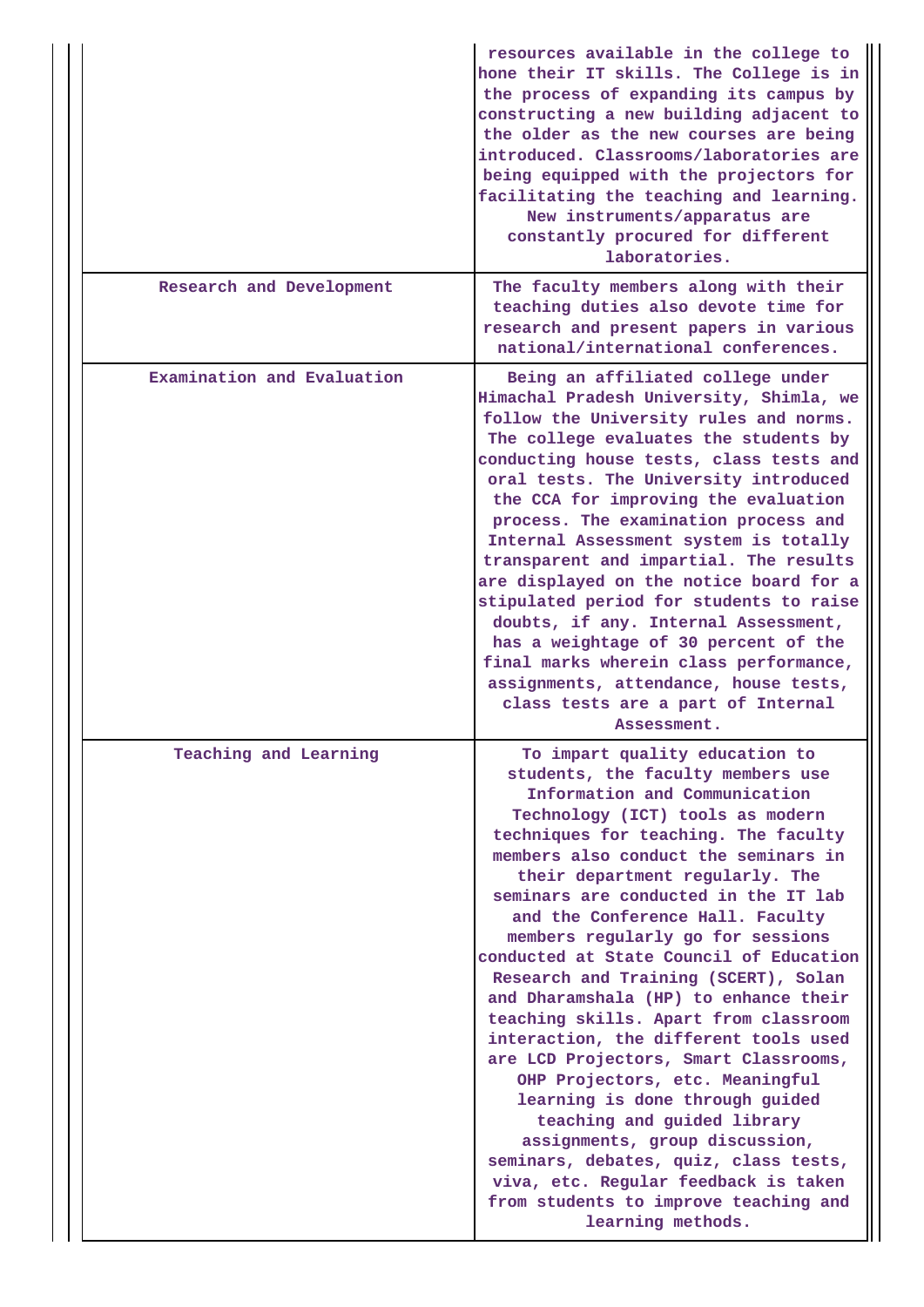| Curriculum Development                                      | The College is affiliated to Himachal   |
|-------------------------------------------------------------|-----------------------------------------|
|                                                             | Pradesh University, Shimla and hence we |
|                                                             | follow the curriculum designed by the   |
|                                                             | Board of Studies of the affiliating     |
|                                                             | University. It is pertinent to mention  |
|                                                             | here that some of the members of the    |
|                                                             | said board are also engaged from        |
|                                                             | college cadre in order to formulate and |
|                                                             | design the curriculum of the UG         |
|                                                             | Classes.                                |
| 622 - Implementation of e-novemance in areas of operations: |                                         |

| E-governace area              | <b>Details</b>                                                                                                                                                                                                                                                                                                                                                                                                                                                                                                                                                                                                                                                                   |
|-------------------------------|----------------------------------------------------------------------------------------------------------------------------------------------------------------------------------------------------------------------------------------------------------------------------------------------------------------------------------------------------------------------------------------------------------------------------------------------------------------------------------------------------------------------------------------------------------------------------------------------------------------------------------------------------------------------------------|
| Planning and Development      | The College uploads latest information<br>on its website. The college prospectus<br>is uploaded on the website and all the<br>necessary information is also shared<br>through the website.                                                                                                                                                                                                                                                                                                                                                                                                                                                                                       |
| Administration                | The Administration of the College<br>functions with e-governance system at<br>college level. The college tries its<br>best to keep in touch with latest tools<br>for administration and college staff<br>uses the same for administration<br>purpose. Social app like Gmail and<br>WhatsApp are used to share the<br>information within the respective<br>constituted committees and also to<br>provide the notes for students. It<br>helps to provide the brief notice of<br>any event to be happened on college in<br>WhatsApp Group for awareness and of<br>smooth functioning of the same. The<br>college campus is equipped with CCTV<br>Cameras at various places of need. |
| Finance and Accounts          | The college uses the IFMS software of<br>HP government for e-governance for<br>transparent functioning of Finance and<br>Accounts department of the college.<br>Most financial transactions of the<br>government and other organizations are<br>through the PFMS and IFMS software.                                                                                                                                                                                                                                                                                                                                                                                              |
| Student Admission and Support | All information regarding admissions is<br>displayed on the website time to time.<br>Admission Prospectus is also uploaded<br>on the college website. The college<br>website has a student corner where<br>various information regarding<br>scholarships, various rules and<br>regulations, important contact are<br>mentioned.                                                                                                                                                                                                                                                                                                                                                  |
| Examination                   | The examinations are conducted as per<br>the norms laid by the affiliating<br>university and the college provides the<br>facility to the students to fill the                                                                                                                                                                                                                                                                                                                                                                                                                                                                                                                    |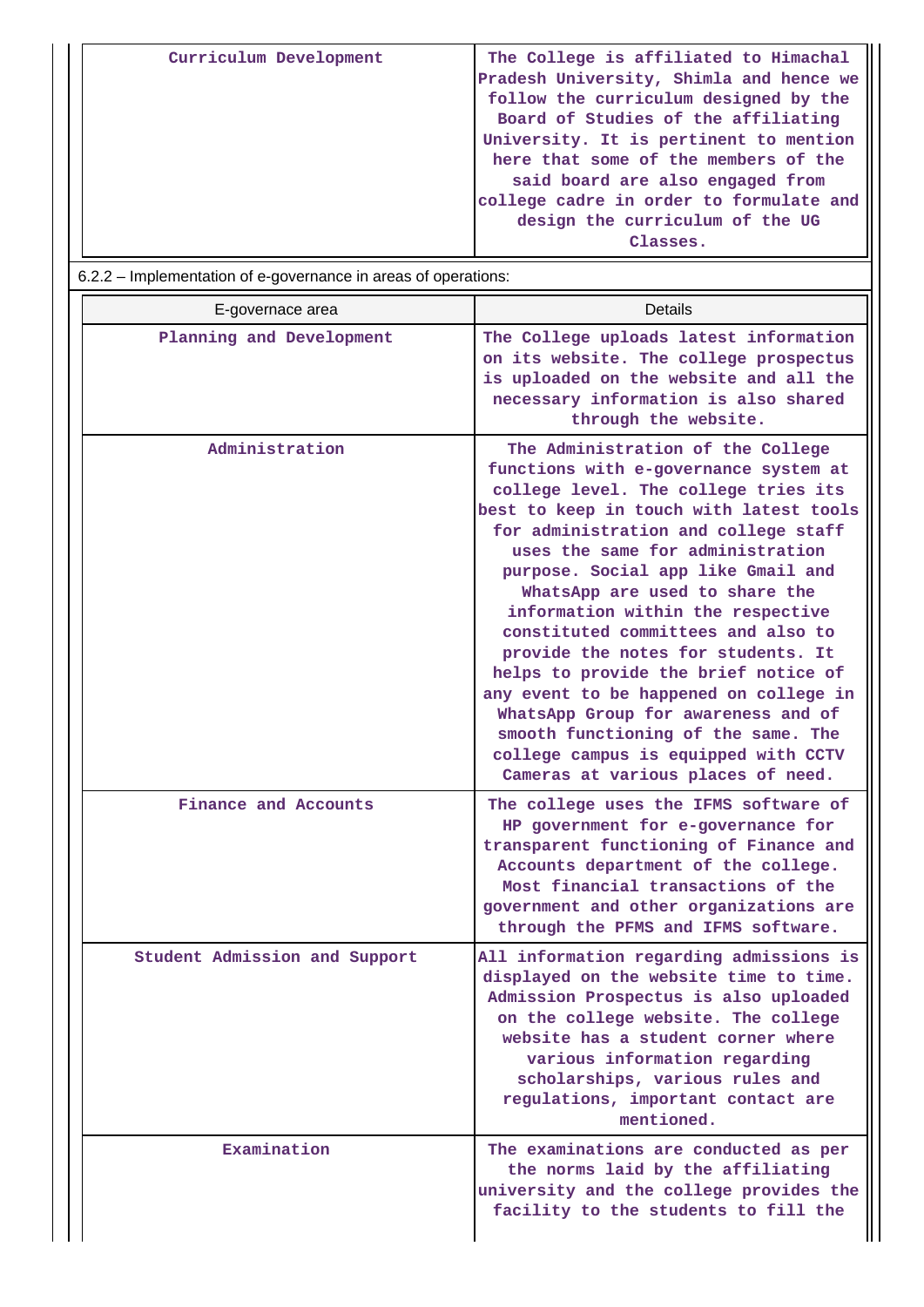|                                                                                                                                                                                                                                                    |                                                                                             |              |                                                                                                   |                   |           |                                                                             | institution itself. |                                                  |  | examination forms online in the                                                                                                                                                                                                               |
|----------------------------------------------------------------------------------------------------------------------------------------------------------------------------------------------------------------------------------------------------|---------------------------------------------------------------------------------------------|--------------|---------------------------------------------------------------------------------------------------|-------------------|-----------|-----------------------------------------------------------------------------|---------------------|--------------------------------------------------|--|-----------------------------------------------------------------------------------------------------------------------------------------------------------------------------------------------------------------------------------------------|
| 6.3 - Faculty Empowerment Strategies                                                                                                                                                                                                               |                                                                                             |              |                                                                                                   |                   |           |                                                                             |                     |                                                  |  |                                                                                                                                                                                                                                               |
| 6.3.1 – Teachers provided with financial support to attend conferences / workshops and towards membership fee<br>of professional bodies during the year                                                                                            |                                                                                             |              |                                                                                                   |                   |           |                                                                             |                     |                                                  |  |                                                                                                                                                                                                                                               |
| Name of Teacher<br>Year                                                                                                                                                                                                                            |                                                                                             |              | Name of conference/<br>workshop attended<br>for which financial<br>support provided               |                   |           | Name of the<br>professional body for<br>which membership<br>fee is provided |                     | Amount of support                                |  |                                                                                                                                                                                                                                               |
| No Data Entered/Not Applicable !!!                                                                                                                                                                                                                 |                                                                                             |              |                                                                                                   |                   |           |                                                                             |                     |                                                  |  |                                                                                                                                                                                                                                               |
|                                                                                                                                                                                                                                                    |                                                                                             |              |                                                                                                   | No file uploaded. |           |                                                                             |                     |                                                  |  |                                                                                                                                                                                                                                               |
| 6.3.2 - Number of professional development / administrative training programmes organized by the College for<br>teaching and non teaching staff during the year                                                                                    |                                                                                             |              |                                                                                                   |                   |           |                                                                             |                     |                                                  |  |                                                                                                                                                                                                                                               |
| Year                                                                                                                                                                                                                                               | Title of the<br>professional<br>development<br>programme<br>organised for<br>teaching staff |              | Title of the<br>administrative<br>training<br>programme<br>organised for<br>non-teaching<br>staff | From date         |           | To Date                                                                     |                     | Number of<br>participants<br>(Teaching<br>staff) |  | Number of<br>participants<br>(non-teaching<br>staff)                                                                                                                                                                                          |
|                                                                                                                                                                                                                                                    |                                                                                             |              | No Data Entered/Not Applicable !!!                                                                |                   |           |                                                                             |                     |                                                  |  |                                                                                                                                                                                                                                               |
|                                                                                                                                                                                                                                                    |                                                                                             |              |                                                                                                   | No file uploaded. |           |                                                                             |                     |                                                  |  |                                                                                                                                                                                                                                               |
| 6.3.3 - No. of teachers attending professional development programmes, viz., Orientation Programme, Refresher<br>Course, Short Term Course, Faculty Development Programmes during the year                                                         |                                                                                             |              |                                                                                                   |                   |           |                                                                             |                     |                                                  |  |                                                                                                                                                                                                                                               |
| Title of the<br>professional<br>development<br>programme                                                                                                                                                                                           |                                                                                             | who attended | Number of teachers                                                                                | From Date         |           |                                                                             | To date             |                                                  |  | Duration                                                                                                                                                                                                                                      |
|                                                                                                                                                                                                                                                    |                                                                                             |              | No Data Entered/Not Applicable !!!                                                                |                   |           |                                                                             |                     |                                                  |  |                                                                                                                                                                                                                                               |
|                                                                                                                                                                                                                                                    |                                                                                             |              |                                                                                                   |                   | View File |                                                                             |                     |                                                  |  |                                                                                                                                                                                                                                               |
| 6.3.4 - Faculty and Staff recruitment (no. for permanent recruitment):                                                                                                                                                                             |                                                                                             |              |                                                                                                   |                   |           |                                                                             |                     |                                                  |  |                                                                                                                                                                                                                                               |
|                                                                                                                                                                                                                                                    |                                                                                             | Teaching     |                                                                                                   |                   |           |                                                                             | Non-teaching        |                                                  |  |                                                                                                                                                                                                                                               |
| Permanent                                                                                                                                                                                                                                          |                                                                                             |              | <b>Full Time</b>                                                                                  |                   |           | Permanent                                                                   |                     |                                                  |  | <b>Full Time</b>                                                                                                                                                                                                                              |
| 1                                                                                                                                                                                                                                                  |                                                                                             |              | 0                                                                                                 |                   |           | 2                                                                           |                     |                                                  |  | 0                                                                                                                                                                                                                                             |
| $6.3.5$ – Welfare schemes for                                                                                                                                                                                                                      |                                                                                             |              |                                                                                                   |                   |           |                                                                             |                     |                                                  |  |                                                                                                                                                                                                                                               |
| Teaching<br>Non-teaching<br><b>Students</b>                                                                                                                                                                                                        |                                                                                             |              |                                                                                                   |                   |           |                                                                             |                     |                                                  |  |                                                                                                                                                                                                                                               |
| As per the norms of HP<br>As per the norms of HP<br>As per the norms of HP<br>Government<br>Government<br>Government                                                                                                                               |                                                                                             |              |                                                                                                   |                   |           |                                                                             |                     |                                                  |  |                                                                                                                                                                                                                                               |
| 6.4 - Financial Management and Resource Mobilization                                                                                                                                                                                               |                                                                                             |              |                                                                                                   |                   |           |                                                                             |                     |                                                  |  |                                                                                                                                                                                                                                               |
| 6.4.1 – Institution conducts internal and external financial audits regularly (with in 100 words each)                                                                                                                                             |                                                                                             |              |                                                                                                   |                   |           |                                                                             |                     |                                                  |  |                                                                                                                                                                                                                                               |
| internal audit mechanism where internal audit is an ongoing continuous process<br>and Expenditure. Internal auditor or Bursar is appointed and a thorough check<br>and verification of all vouchers of the transactions is done. The institutional |                                                                                             |              |                                                                                                   |                   |           |                                                                             |                     |                                                  |  | The college has a mechanism for internal and external audit. We have our own<br>in addition to the external auditors to verify and certify the entire Income<br>accounts are audited regularly by Accountant General for government funds and |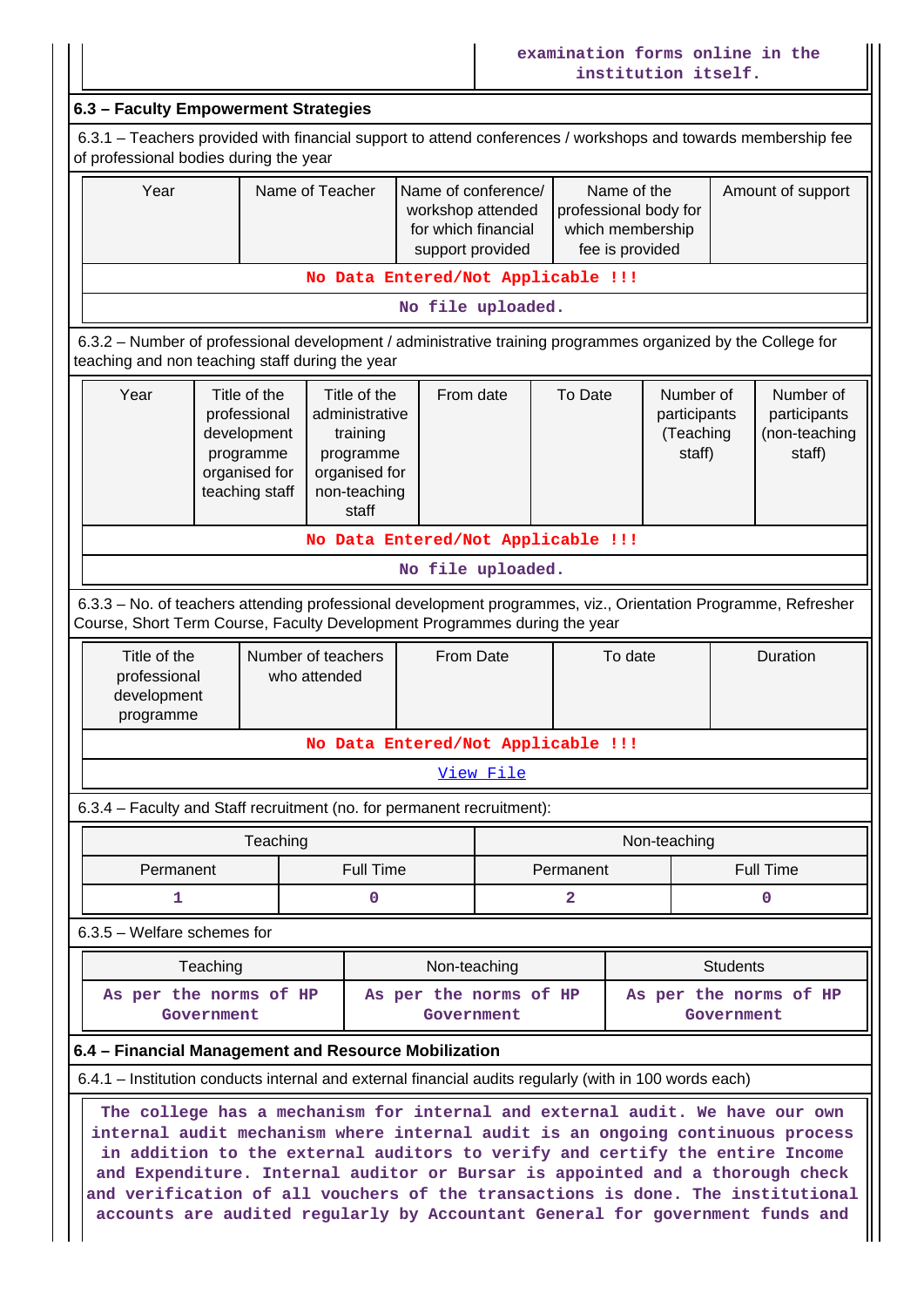**local audits for student funds. Minor errors omissions and commissions when pointed out by the audit team are immediately corrected/ rectified and precautionary steps are taken to avoid recurrence of such errors in future. The institute regularly follows Internal external financial audit system.**

| 6.4.2 - Funds / Grants received from management, non-government bodies, individuals, philanthropies during the<br>year(not covered in Criterion III)                                                                                                                                                                     |                                                                                                                                           |          |                      |                    |                           |  |  |  |
|--------------------------------------------------------------------------------------------------------------------------------------------------------------------------------------------------------------------------------------------------------------------------------------------------------------------------|-------------------------------------------------------------------------------------------------------------------------------------------|----------|----------------------|--------------------|---------------------------|--|--|--|
| Name of the non government<br>funding agencies /individuals                                                                                                                                                                                                                                                              | Funds/ Grnats received in Rs.                                                                                                             |          | Purpose              |                    |                           |  |  |  |
|                                                                                                                                                                                                                                                                                                                          | No Data Entered/Not Applicable !!!                                                                                                        |          |                      |                    |                           |  |  |  |
|                                                                                                                                                                                                                                                                                                                          |                                                                                                                                           |          | View File            |                    |                           |  |  |  |
| 6.4.3 - Total corpus fund generated                                                                                                                                                                                                                                                                                      |                                                                                                                                           |          |                      |                    |                           |  |  |  |
|                                                                                                                                                                                                                                                                                                                          | No Data Entered/Not Applicable !!!                                                                                                        |          |                      |                    |                           |  |  |  |
| 6.5 - Internal Quality Assurance System                                                                                                                                                                                                                                                                                  |                                                                                                                                           |          |                      |                    |                           |  |  |  |
| 6.5.1 - Whether Academic and Administrative Audit (AAA) has been done?                                                                                                                                                                                                                                                   |                                                                                                                                           |          |                      |                    |                           |  |  |  |
| <b>Audit Type</b>                                                                                                                                                                                                                                                                                                        |                                                                                                                                           | External |                      | Internal           |                           |  |  |  |
|                                                                                                                                                                                                                                                                                                                          | Yes/No                                                                                                                                    | Agency   |                      | Yes/No             | Authority                 |  |  |  |
| Academic                                                                                                                                                                                                                                                                                                                 | No                                                                                                                                        |          |                      | <b>No</b>          |                           |  |  |  |
| Administrative                                                                                                                                                                                                                                                                                                           | AG Office and<br>Yes<br>LAD (Local<br>Audit<br>Department)                                                                                |          |                      | <b>No</b>          |                           |  |  |  |
| 6.5.2 - Activities and support from the Parent - Teacher Association (at least three)                                                                                                                                                                                                                                    |                                                                                                                                           |          |                      |                    |                           |  |  |  |
| generating the fund to improve the infrastructure and pay for the remuneration<br>of temporary staff on PTA basis. 3. Parent teacher meeting is conducted where<br>the parents are informed about the progress of their wards. The parents also<br>give suggestions for improving the general atmosphere in the college. |                                                                                                                                           |          |                      |                    |                           |  |  |  |
| 6.5.3 – Development programmes for support staff (at least three)                                                                                                                                                                                                                                                        |                                                                                                                                           |          |                      |                    |                           |  |  |  |
|                                                                                                                                                                                                                                                                                                                          |                                                                                                                                           |          |                      |                    |                           |  |  |  |
| 6.5.4 – Post Accreditation initiative(s) (mention at least three)                                                                                                                                                                                                                                                        |                                                                                                                                           |          |                      |                    |                           |  |  |  |
|                                                                                                                                                                                                                                                                                                                          | 1. Canteen facility was provided for the students. 2. Conferences were<br>organized by the college 3. Language Lab was being established. |          |                      |                    |                           |  |  |  |
| 6.5.5 - Internal Quality Assurance System Details                                                                                                                                                                                                                                                                        |                                                                                                                                           |          |                      |                    |                           |  |  |  |
|                                                                                                                                                                                                                                                                                                                          | a) Submission of Data for AISHE portal                                                                                                    |          |                      | Yes                |                           |  |  |  |
|                                                                                                                                                                                                                                                                                                                          | b) Participation in NIRF                                                                                                                  |          |                      | No                 |                           |  |  |  |
|                                                                                                                                                                                                                                                                                                                          | c)ISO certification<br>No                                                                                                                 |          |                      |                    |                           |  |  |  |
| d)NBA or any other quality audit<br>No                                                                                                                                                                                                                                                                                   |                                                                                                                                           |          |                      |                    |                           |  |  |  |
| 6.5.6 - Number of Quality Initiatives undertaken during the year                                                                                                                                                                                                                                                         |                                                                                                                                           |          |                      |                    |                           |  |  |  |
| Year<br>Date of<br>Name of quality<br>initiative by IQAC<br>conducting IQAC                                                                                                                                                                                                                                              |                                                                                                                                           |          | <b>Duration From</b> | <b>Duration To</b> | Number of<br>participants |  |  |  |
| No Data Entered/Not Applicable !!!                                                                                                                                                                                                                                                                                       |                                                                                                                                           |          |                      |                    |                           |  |  |  |
|                                                                                                                                                                                                                                                                                                                          | View File                                                                                                                                 |          |                      |                    |                           |  |  |  |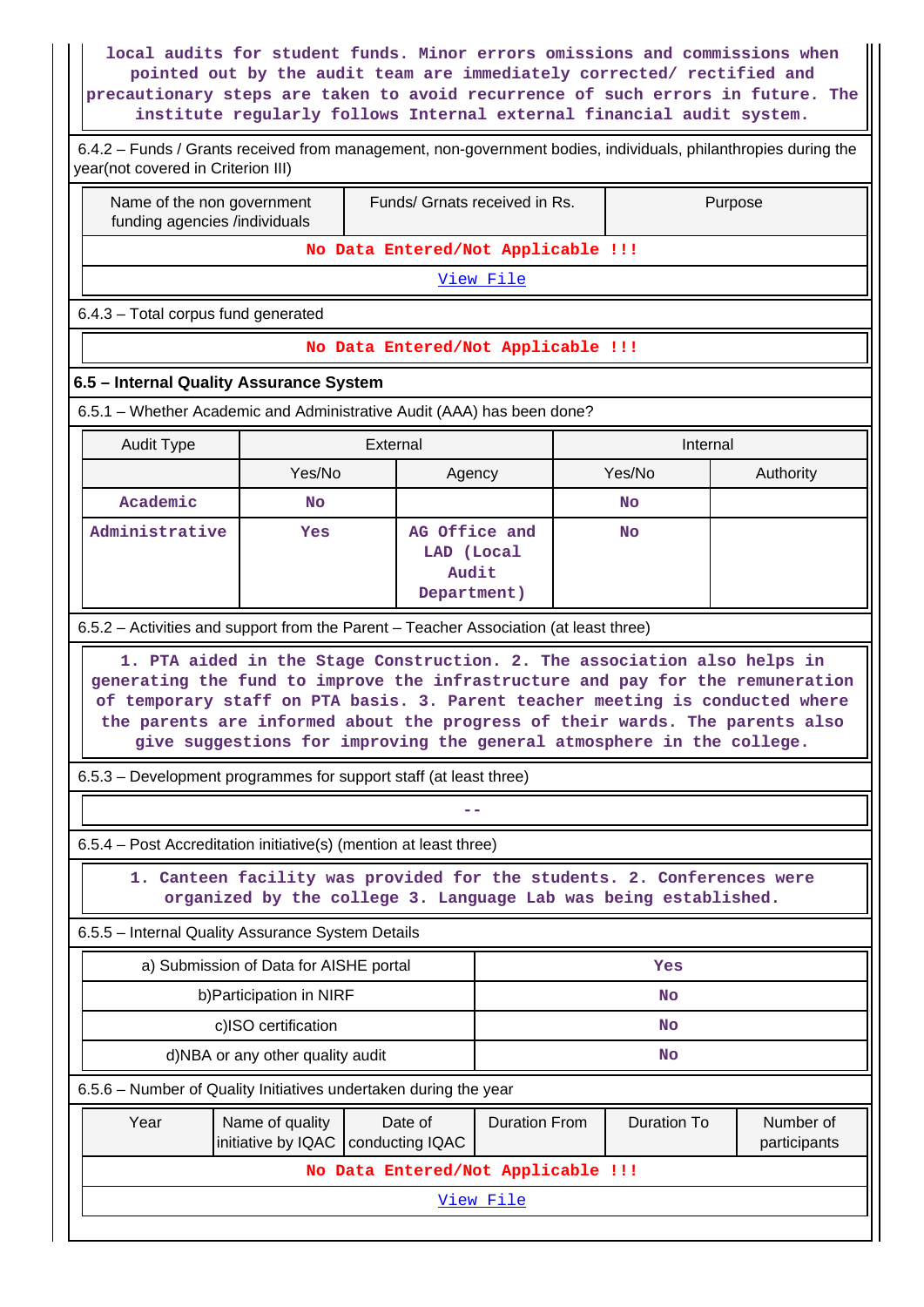# **CRITERION VII – INSTITUTIONAL VALUES AND BEST PRACTICES**

# **7.1 – Institutional Values and Social Responsibilities**

 7.1.1 – Gender Equity (Number of gender equity promotion programmes organized by the institution during the year)

| Title of the<br>programme            | Period from | Period To  | Number of Participants |      |
|--------------------------------------|-------------|------------|------------------------|------|
|                                      |             |            | Female                 | Male |
| Dramatic Club<br>Theatre<br>Workshop | 24/09/2017  | 24/10/2017 | 19                     | 16   |
| Hindi Diwas                          | 14/09/2017  | 14/09/2017 | 84                     | 66   |
| International<br>Woman's Day         | 08/03/2018  | 08/03/2018 | 256                    | 44   |

7.1.2 – Environmental Consciousness and Sustainability/Alternate Energy initiatives such as:

Percentage of power requirement of the University met by the renewable energy sources

**1. Installation of Solar Lights with batteries in campus 2. Plantation drive by Rovers and Ranger Unit on World Scarf Day (August 1, 2017) in nearby forest area. 3. Community Service Event on Cleanliness and Environment Conservation at Mamleshwar Mahadev Temple Mumail, Suket Satyagraha Memorial Park and Nag Temple, Bihad on Dated Dec, 2, 2017 and December 16, 2017. 4. J.C. Bose Science Society has organized Poster Making, Slogan Writing, Declamation and Rangoli Competitions based on the themes Global Warming, Save Environment and Save Water and Save Energy Respectively to sensitize students for environment consciousness and sustainability issues. 5. Plantation drive by NSS Unit nearby forest area during Seven Day Special Camp held w.e.f. Feb 5, 2018 to Feb. 11, 2018.**

7.1.3 – Differently abled (Divyangjan) friendliness

| $1.1.5 - 1.0$ mererity abled (Divyanglari) menumess                                                                                                                                                      |  |  |                                           |  |  |                                                                                   |  |  |
|----------------------------------------------------------------------------------------------------------------------------------------------------------------------------------------------------------|--|--|-------------------------------------------|--|--|-----------------------------------------------------------------------------------|--|--|
| Item facilities                                                                                                                                                                                          |  |  | Yes/No                                    |  |  | Number of beneficiaries                                                           |  |  |
| Ramp/Rails                                                                                                                                                                                               |  |  | <b>Yes</b>                                |  |  |                                                                                   |  |  |
| 7.1.4 – Inclusion and Situatedness                                                                                                                                                                       |  |  |                                           |  |  |                                                                                   |  |  |
| Year<br>Number of<br>Number of<br>initiatives to<br>initiatives<br>address<br>taken to<br>engage with<br>locational<br>advantages<br>and<br>and disadva<br>contribute to<br>local<br>ntages<br>community |  |  | Duration<br>Name of<br>Date<br>initiative |  |  | Number of<br><b>Issues</b><br>participating<br>addressed<br>students<br>and staff |  |  |
| No Data Entered/Not Applicable !!!                                                                                                                                                                       |  |  |                                           |  |  |                                                                                   |  |  |
| View File                                                                                                                                                                                                |  |  |                                           |  |  |                                                                                   |  |  |
| The concentration of a contract contract the $\bigcap_{i=1}^n A_i$ of the collection of $A_i$ and $A_i$ are concentrated the contract of $A_i$                                                           |  |  |                                           |  |  |                                                                                   |  |  |

7.1.5 – Human Values and Professional Ethics Code of conduct (handbooks) for various stakeholders

| Title             | Date of publication | Follow up(max 100 words)                          |
|-------------------|---------------------|---------------------------------------------------|
| Motto and Mission | 16/06/2017          | The Motto and Mission                             |
| Statement         |                     | Statement is displayed to<br>the students at the  |
|                   |                     | entrance of the college                           |
|                   |                     | gate so as to aware them<br>about the society and |
|                   |                     |                                                   |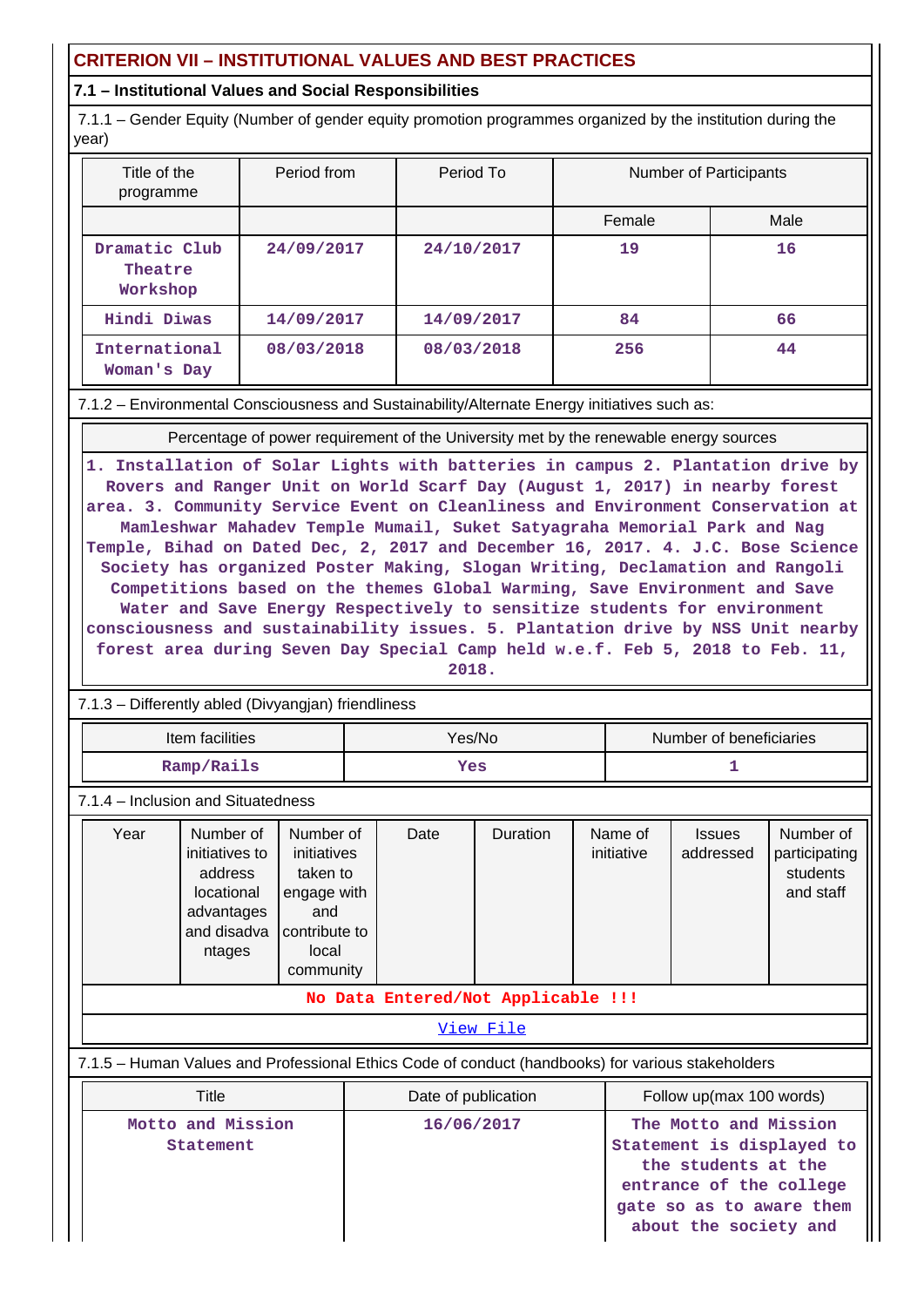|                                                                                                                                                                                                                                                                                                                                                                                        |  |                                    |                    |                                                                                                                                                                                                                                                                                                                        | what various stakeholders<br>expect from them.<br>Prospectus of the college<br>carry the motto and<br>mission statement of the<br>college |  |  |
|----------------------------------------------------------------------------------------------------------------------------------------------------------------------------------------------------------------------------------------------------------------------------------------------------------------------------------------------------------------------------------------|--|------------------------------------|--------------------|------------------------------------------------------------------------------------------------------------------------------------------------------------------------------------------------------------------------------------------------------------------------------------------------------------------------|-------------------------------------------------------------------------------------------------------------------------------------------|--|--|
| Student Charter                                                                                                                                                                                                                                                                                                                                                                        |  | 12/06/2017                         |                    | Student charter has been<br>displayed to the student<br>inside campus so that<br>they must be aware<br>regarding their<br>responsibilities towards<br>institution and it deals<br>with the code of conduct<br>for them.                                                                                                |                                                                                                                                           |  |  |
| Scholarship Schemes                                                                                                                                                                                                                                                                                                                                                                    |  | 15/07/2017                         |                    | Various Scholarship<br>schemes sponsored by<br>Centre and State<br>Government along with<br>general eligibility<br>criteria has been<br>displayed inside the<br>campus.                                                                                                                                                |                                                                                                                                           |  |  |
| Handbook of Information<br>-cum-Prospectus                                                                                                                                                                                                                                                                                                                                             |  | 15/06/2017                         |                    | It includes all the<br>details about<br>infrastructure,<br>faculties, and courses<br>offered (UG and PG),<br>scholarships, societies<br>and clubs, NCC, NSS, RR<br>and Academic Calendar.<br>The Prospectus also<br>displays general rules<br>for the students and a<br>special mention of Anti-<br>ragging ordinance. |                                                                                                                                           |  |  |
| 7.1.6 - Activities conducted for promotion of universal Values and Ethics                                                                                                                                                                                                                                                                                                              |  |                                    |                    |                                                                                                                                                                                                                                                                                                                        |                                                                                                                                           |  |  |
| Activity                                                                                                                                                                                                                                                                                                                                                                               |  | <b>Duration From</b>               | <b>Duration To</b> |                                                                                                                                                                                                                                                                                                                        | Number of participants                                                                                                                    |  |  |
|                                                                                                                                                                                                                                                                                                                                                                                        |  | No Data Entered/Not Applicable !!! |                    |                                                                                                                                                                                                                                                                                                                        |                                                                                                                                           |  |  |
|                                                                                                                                                                                                                                                                                                                                                                                        |  |                                    | <u>View File</u>   |                                                                                                                                                                                                                                                                                                                        |                                                                                                                                           |  |  |
| 7.1.7 - Initiatives taken by the institution to make the campus eco-friendly (at least five)                                                                                                                                                                                                                                                                                           |  |                                    |                    |                                                                                                                                                                                                                                                                                                                        |                                                                                                                                           |  |  |
| 1. Rejuvenation of College Botanical Garden 2. Use of Organic Manure in College<br>Garden and Pots 3. Installation of LED Tube lights in College Classrooms and<br>outdoor 4. Plantation of Trees and Plants (both Perennial and Annual) inside<br>and outside campus specially nearby forest) 5. Prohibition of Use of Plastic<br>inside campus especially in the student assignments |  |                                    |                    |                                                                                                                                                                                                                                                                                                                        |                                                                                                                                           |  |  |
| 7.2 - Best Practices                                                                                                                                                                                                                                                                                                                                                                   |  |                                    |                    |                                                                                                                                                                                                                                                                                                                        |                                                                                                                                           |  |  |
| 7.2.1 – Describe at least two institutional best practices                                                                                                                                                                                                                                                                                                                             |  |                                    |                    |                                                                                                                                                                                                                                                                                                                        |                                                                                                                                           |  |  |
| The institution emphasizes on the wholesome personality of its students. The<br>academic and co-curricular activities are given preferences for the overall<br>growth of a student. The best practices of the college are enumerated as under:                                                                                                                                         |  |                                    |                    |                                                                                                                                                                                                                                                                                                                        |                                                                                                                                           |  |  |

**1. Eco-friendly Campus (a) College possess both Perennial and seasonal plants**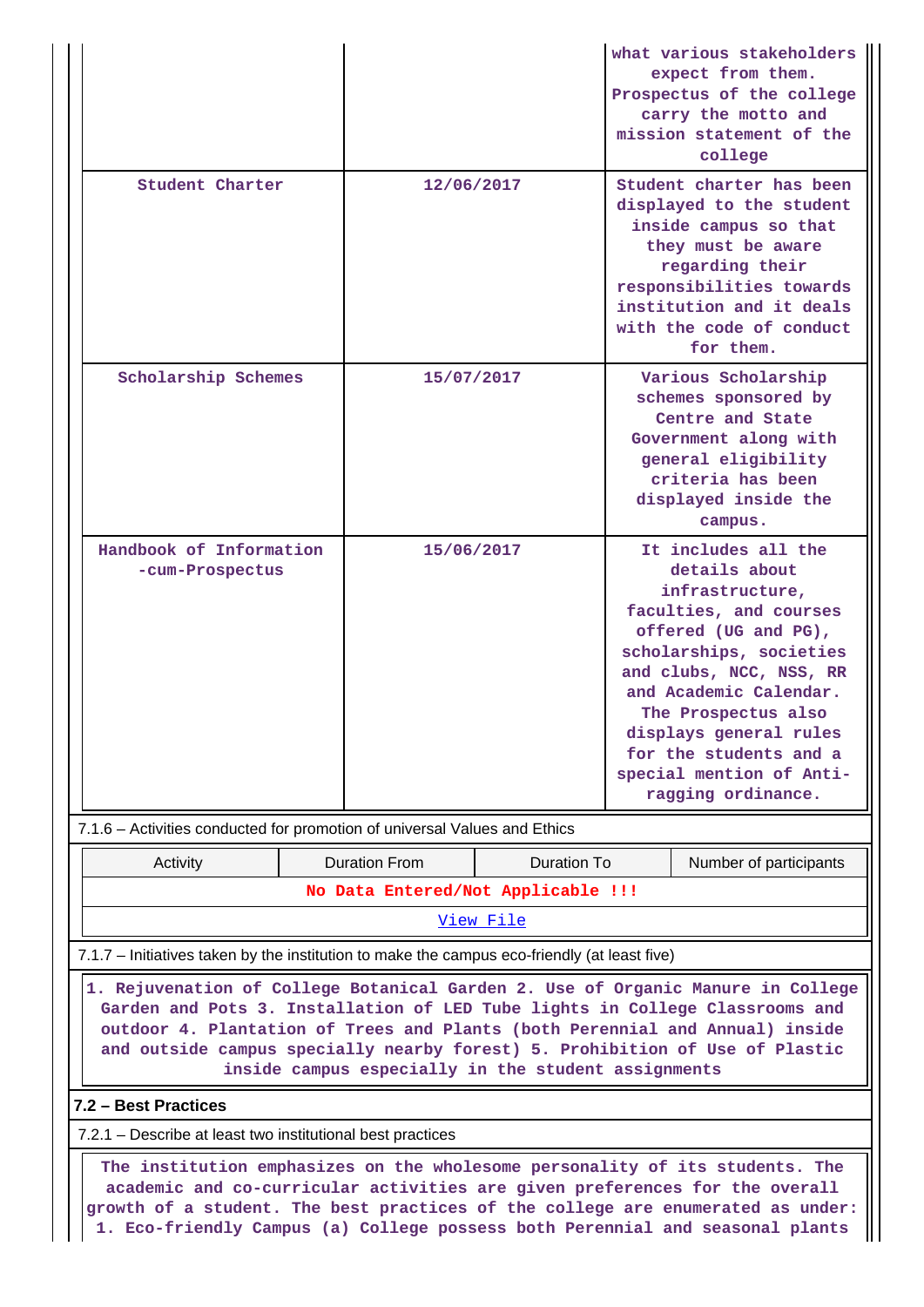**specially potted plants of various varieties (b) College herbal garden have numerous medicinal plants like Aegle marmalos (bel), Tinospora cordifolia (gaduchi), Withania somnifera (Ashwagandha), Rauwolfia serpentine (serpgandha), Valeriana jatamansi (jatamansi) and many more. (c) College campus is Tobacco Free Zone and also maintains precautions in making disposal of laboratory wastes. (d) No Chemical Fertilizers, pesticides, weedicides is used in nourishment and maintenance of plants in campus instead bio-fertilizers are preferred. 2. Activities by NCC/NSS/RR NCC The College has one NCC unit and one Commanding Officer. 12 NCC cadets got NCC 'CEE' certificates and 23 cadets got 'BEE' Certificates. One student participated in "Thal Sena Selection Camp". 10 cadets participated in "Army Attachment Camp". NSS The College possesses one NSS unit and one Programme Officers 5 students of unit participated in State Level NSS Mega Camp and four volunteers got Best Volunteer Award. Four volunteers participated in National Integration Camp held at GC Seema. Unit also participated in various community related programmes. RR The College has one RR Unit and Rovers Scout leader, Ranger Leader each. Two rovers of the unit participated in National Level Car Festival at Puri, Orisha. Six rovers participated in State Level Independence Day Parade held at Rampur and three rangers and four rovers participated in State Level Republic Day function held at Shimla. The unit also participated in various community level extension programmes.**

 Upload details of two best practices successfully implemented by the institution as per NAAC format in your institution website, provide the link

<http://www.gckarsog.edu.in/Picture-Gallery.html>

#### **7.3 – Institutional Distinctiveness**

 7.3.1 – Provide the details of the performance of the institution in one area distinctive to its vision, priority and thrust in not more than 500 words

 **The college has state-of-the art facilities, good infrastructure facilities encompassing Wi-Fi facility, smart classrooms, well-equipped labs, upgraded library infrastructure with corner for e-learning, Language-cum-Career Labs and latest telepro software in IT lab to develop professional skill among students besides remarkable teaching standards. The college also has well-furnished Conference Hall equipped with ultra modern audio-visual facilities. To encourage girls from far places to get higher education, the college provides hostel facilities for girls with a capacity of 60 students. The college is committed to qualitative value based and progressive education. The emphasis is laid upon grooming the wholesome personality. The work culture of the college is in ambience with the Mission Statement and with the collaborative participation of everyone. The college vision is to achieve excellence and noble character through knowledge and college do so by producing good citizens having value based qualities like discipline, good character, humanity, scientific temperament, innovative nature and knowledge of IT skills. Another salient feature of the institution is the Community-Interface. The students' integrated personality development is achieved by well-educated teaching faculties, exposure to the social values and ethics by community interface programmes through NSS, NCC, RR and other clubs and societies.**

Provide the weblink of the institution

<http://www.gckarsog.edu.in/>

#### **8.Future Plans of Actions for Next Academic Year**

 **The college proposes to utilize RUSA-I grant for the construction of Additional New Academic Block. In this regard, the institution will put up the case for additional grant from Government of Himachal Pradesh for the further construction of New Academic Block. The college is in dire need of an auditorium and it**